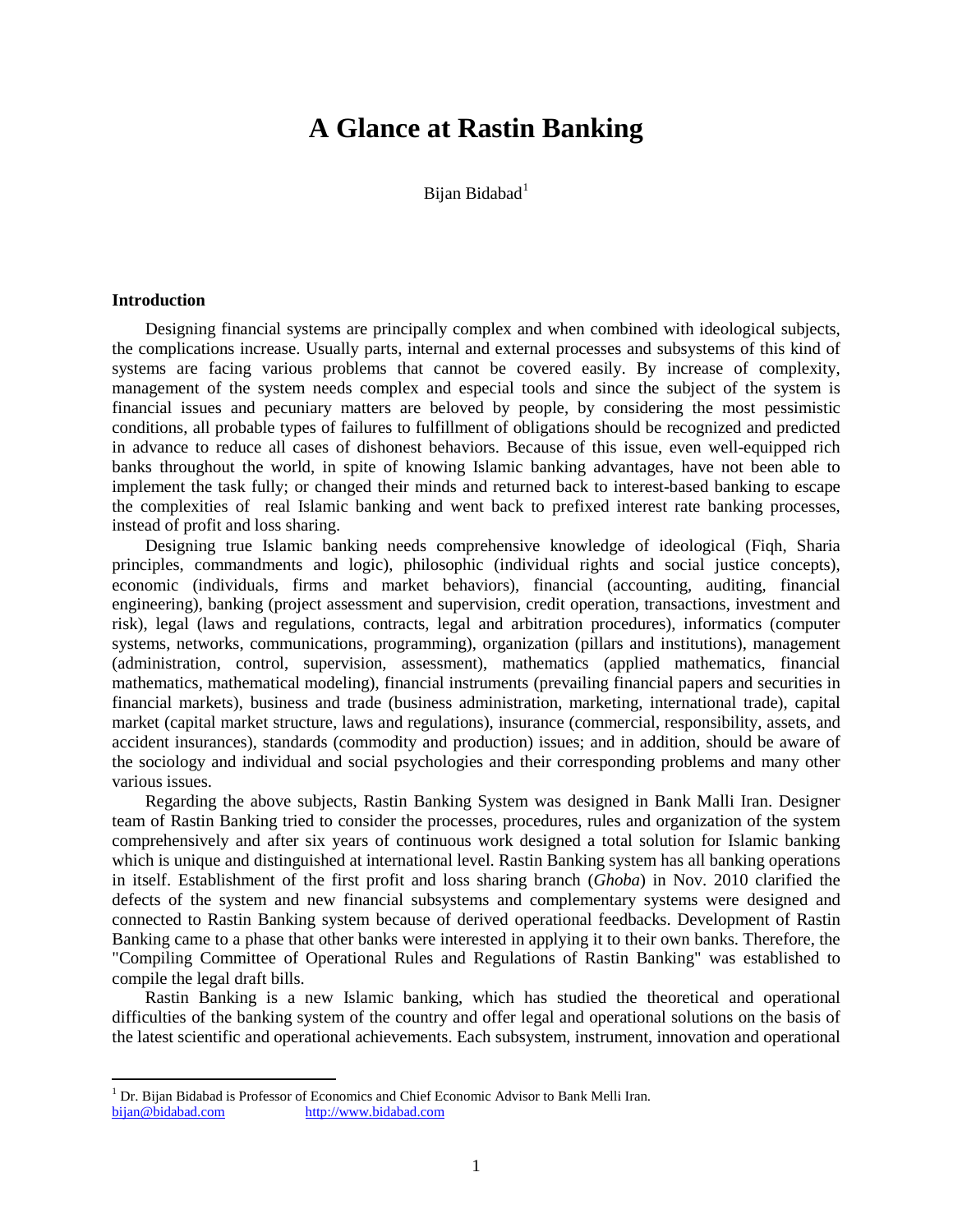procedure of Rastin Banking has been designed to remove an especial difficulty and satisfy markets and peoples' needs.

Rastin Banking fulfills all ethic definitions ever defined for ethic finance and even more. It holds the virtues of justice, charity and generosity regarding dispositions to act in ways that benefit both the person possessing them and the person's society.<sup>[2](#page-1-0)</sup> Hence, Rastin Banking benefits both the financial institution that adopts it and broader society. In Rastin Banking humans are bound, from knowledge of their duty as rational beings, to obey the categorical imperative to respect other rational beings.<sup>[3](#page-1-1)</sup> This is extended in Rastin Banking that everybody had specific duties in relation to his role and endowed ability for financial intermediation. Moreover, in Rastin Banking, based on utilitarianism<sup>[4](#page-1-2)</sup> that asserts the guiding principle of conduct should be the greatest happiness or benefit of the greatest number is observable. In this context, Rastin Banking has been developed to ensure the facilitation of benefit for the greatest number of people, while not harm to anyone. Rastin Banking fulfills Islamic principles of ethics, wherein individuals and bank are duty bound to be accountable for each and every action conducted by them and to do right in the context of God's laws.<sup>[5](#page-1-3)</sup>

Rastin Banking is an open source system and interested readers can refer to its all detailed technical texts.<sup>[6](#page-1-4)</sup>

### **Principles of Rastin Banking**

As a brief description, the principles and characteristics of Rastin Banking are based on the following bases and principles:

- **1. Operational Principles:** By elimination of *Riba* from banking operations, Rastin Banking forbids superficial application of Islamic contracts and applies them in their real form and bank acts as an intermediate between depositors and those who receive finance and bank earns income through offering capital management services and not through interest rates spread. By allocating yield to the money source, the assets owners receive their share of profit or loss. All activities will be carried out mechanically and transparently through the internet according to compiled documented regulations. While safeguarding the interests of depositors, bank is the trustee of the related parties and the entrepreneur is certain that in the case of loss will not become bankrupt because of insurance coverage safeguards to depositors' deposits. Assessment, supervision and operation of projects will be based on specialty, responsibility and independent decision and position of assessor and trustee. The capability and credibility of entrepreneur will be measured considering his previously tax payments records. Th entrepreneur is responsible to his prepared information in his submitted project proposal.
- **2. Financial Principles:** No bad or delayed loans will be created and bank will not bankrupt during the crisis. Because of lower involved risk, bank's capital adequacy rate decreases and bank free reserves increase; and regarding depository characteristic of the bank resources, the legal and precautionary reserves of banks besides central bank will decrease. Depositor, entrepreneur and bank will receive their fair share of the yields of sharing. Various financial instruments and banking processes satisfy different society needs; and by relating Rastin Certificates prices to real sector returns, their prices are stabilized and not only bubble prices emerge, but people with various risk tastes are also attracted and increase the positive interaction between return and risk. Without needing any intermediary, everybody can enter Rastin Certificate Market. Information transparency will make the related systems such as tax and social security systems transparent regarding economic activists. Reliable assessment mechanisms have been defined and reliable supervision background has been provided.

 $\overline{a}$ 

<span id="page-1-0"></span><sup>2</sup> Definitions from the Oxford Dictionary

<span id="page-1-1"></span> $3$  Kant definition

<sup>4</sup> Utilitarianism approach

<span id="page-1-3"></span><span id="page-1-2"></span><sup>5</sup> Accounting and Auditing Organization for Islamic Financial Institutions (GSIFI) Governance Standard No. 7: Corporate Social Responsibility Conduct and Disclosure for Islamic Financial Institutions.

<span id="page-1-4"></span><sup>6</sup> [http://www.bidabad.com](http://www.bidabad.com/)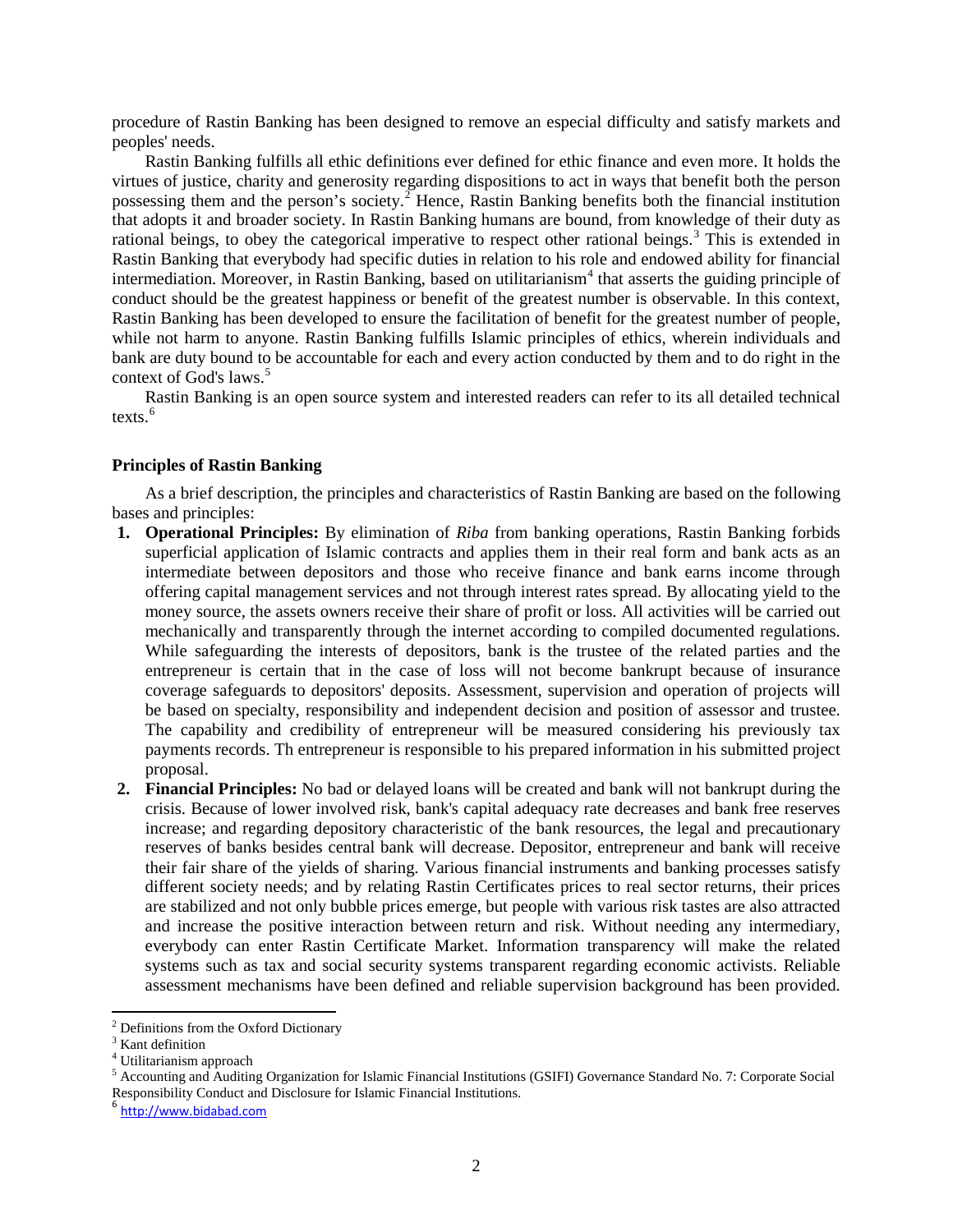Entrepreneur is obliged to observe information disclosure rules relating his project; and by supervision on his operations, corporate governance rules are applied to entrepreneur's company, which leads to the transparency of all information and operations related to the project and asymmetric information and informational rents will be prevented and by applying for insurances, risks are minimized. While facilitating and speeding up the operations, it prevents money laundering and strengthens auditing and internal control of entrepreneur's company. Online impalpable inspective monitoring prevents bank staff breaches. By separating the accounts, the account of each project and depositor will be kept separately and credibility of bank and banking operations increase.

- **3. Economic Principles:** Rastin Banking decreases capital market deficiencies and contradictions of capital and money markets, and expands and strengthens insurance sector in the economy. The increased confidence because of bank supervision on entrepreneur and internet accessibility to Rastin Certificate Market provide capital absorption and attraction capability and provides a safe competition environment for entrepreneurs, depositors, transactors and banks with the rivals. New financial instruments diversify financial assets and by assigning Rastin Certificates to specific projects, goods or assets, paper markets are not generated. The involvement of capital in project prevents quick movement of assets, which create financial crises because of liquid flow of funds and by eliminating superficial paper market prevents debt-leverage based crises. Whoever is capable of conducting economic activity can receive financial fund or be employed in job vacancies created by entrepreneurs of the financed projects. Moreover, application of various financial expertises expands related job opportunities and all of these provisions improve investment, employment, production and social welfare and restrict economic and financial fluctuations.
- **4. Ethical Principles:** Obligation to release real and precise information and documents will persuade honesty and personal peace, and conformity of word and practice, and application of true supervision and decrease of uncertainty and social and individual mental tensions. Forbidding tricks and decrease of financial corruption because of the designed method of assessment, supervision and monitoring systems and removal of moral hazards potentials lead to put everything in its right place and remove injustice. False devour, incurring a loss to others, betray, gambling and lottery, unfairness, grabby, extortion, waste and squandering and speculation, conspiracy and bribery all are forbidden in Rastin Banking and will be fighting against systematically. Observing the rights of weak, implementing financial justice, honoring and respecting rights of people increases mutual consent and benevolence and prevents riba and waste debaucheries openly.
- **5. Social Principles:** Conducting activities according to pre-described procedures and rules provides the necessary background for regulating right financial behaviors of people of society and obliges individual discipline. No discrimination, difference or priority among those with similar characteristics is accepted in Rastin Banking. It teaches people to plan, forecast and design their financial activities.
- **6. Legal Principles:** Respecting property rights and individual rights in Rastin Banking is strong. By specifying various aspects of obligations of contracting parties, there will be less reason for juridical settlements; and arbitration facilitates dispute settlement among dissident parties. Moreover, queries of online databases restrict abuses. A new method of execution of enforceable documents in bank loans collection of claims.
- **7. International Principles:** 7×24×365 internet accessibility to banking services throughout the world facilitates foreign investment absorption, which provides international mutual interests and political stability background. The virtues of Rastin Banking system introduce it as an operational ideal banking model at international level and development of Rastin Certificate Market at international level provides stable assets' anchor.
- **8. Organizational Principles:** Commensurate of the organization to needs, together with proper position appointment and promotion, and generally meritocracy including assignment of qualified persons, organizational communications, duties, responsibilities of personnel and effective punishment and award system are considered and defined in Rastin Banking. Organizational evolution, change and stability are accompanied by standardization and documentation.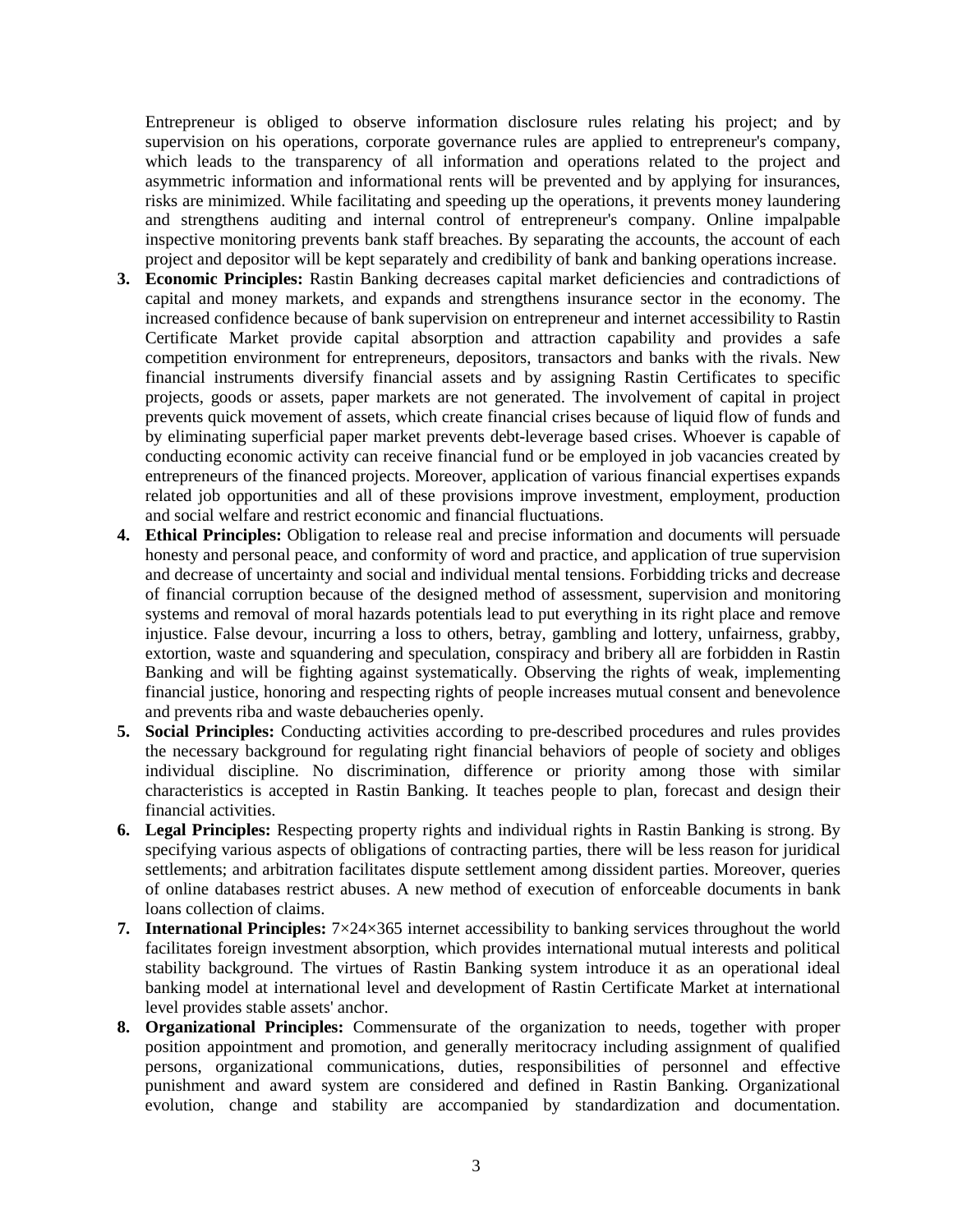Responsiveness of all personnel for their granted authorities prevents the appearance of harmful effects of unofficial organizations and political pressure.

## **Draft of Rastin Banking Bill**

"Draft of Rastin Banking Bill" has the following chapters:

- Chapter 1: Principles and definitions
- Chapter 2: Generalities
- Chapter 3: Contracts
- Chapter 4: Entrepreneur
- Chapter 5: Depositor
- Chapter 6: Assessment and supervision
- Chapter 7: Rastin Certificate
- Chapter 8: Rastin Swap Bond (RSB)
- Chapter 9: Rastin Swap Deposit (RSD)
- Chapter 10: Rastin Swap Card (RSC)
- Chapter 11: Rastin Certificate Market (RCM)
- Chapter 12: Operation Control and Monitoring System (OCM)
- Chapter 13: Collateral Registration System (CRS)
- Chapter 14: Mortgage Securitization System (MSS)
- Chapter 15: Interbank Withdrawal Protocol (IWP)
- Chapter 16: Non-usury Scripless Security Settlement System (NSSSS)
- Chapter 17: Rastin Personal Security (RPS)
- Chapter 18: Rastin Social Takaful (RST)
- Chapter 19: Correcting consumption pattern
- Chapter 20: Wasteland reclamation
- Chapter 21: Transparency, information disclosure and governance
- Chapter 22: Enforcement of contents of documents
- Chapter 23: Money Laundering Detection system (MLD)
- Chapter 24: Safeguarding

## **Operational Bylaw of Rastin Banking**

"Operational Bylaw of Rastin Banking" has the following chapters:

## Section One: Rastin Profit and Loss Sharing Base System (PLS)

- Chapter 1: Definitions and generalities
- Chapter 2: Organization
- Chapter 3: Professional behavior of assessor and trustee
- Chapter 4: Project proposal
- Chapter 5: Assessment
- Chapter 6: Guarantees, collaterals and contributions
- Chapter 7: Insurance
- Chapter 8: Preparing contract
- Chapter 9: Supervision
- Chapter 10: Entrepreneur
- Chapter 11: Entrepreneur financial transparency
- Chapter 12: Entrepreneur information disclosure
- Chapter 13: Entrepreneur governance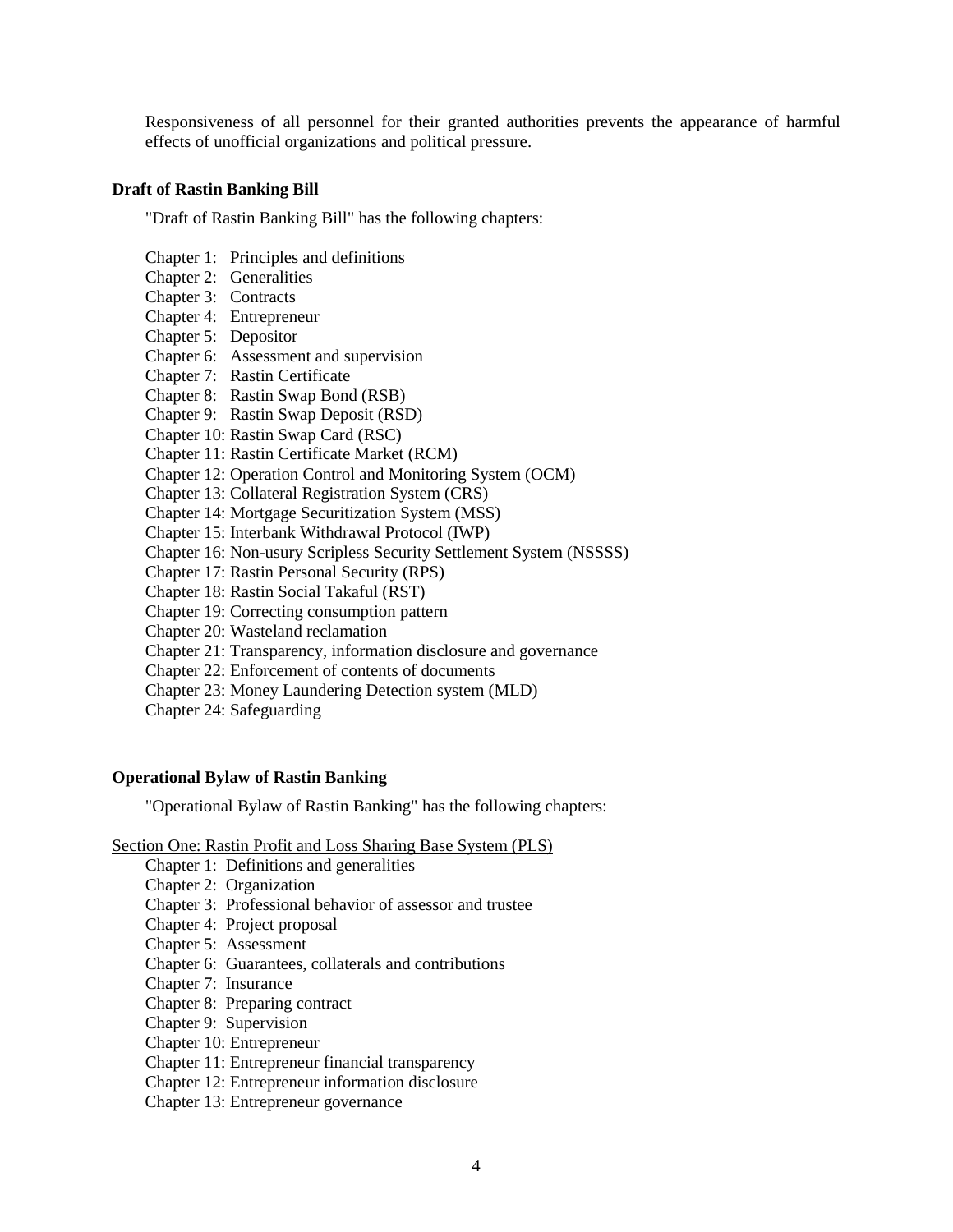Chapter 14: Auditing Chapter 15: Rastin Sharing Accounting Chapter 16: Change in timing Chapter 17: Settlement Chapter 18: Bank's receipts Chapter 19: Transform of Subscripted Certificate to Musharakah Certificate Chapter 20: Commodity inspection and standard Chapter 21: Delivery of commodity Chapter 22: Auxiliary financial instruments Chapter 23: Force majeure Chapter 24: Arbitration Section Two: Financial Subsystems of Rastin PLS banking Chapter 25: Joalah Financial Sharing (JFS)

Chapter 26: Mudarabah Financial Sharing (MFS)

Chapter 27: Installment Financial Sharing (IFS)

Chapter 28: Rent Financial Sharing (RFS)

Chapter 29: Bail Financial Sharing (BFS)

Chapter 30: Group Crowd Funding (GCF)

Chapter 31: Rastin Personal Security (RPS)

Chapter 32: Rastin Social Takaful (RST)

Chapter 33: Sponsor Crowd Funding (SCF)

Chapter 34: Peer to Peer Loan (PPL)

Chapter 35: Rastin Swap Bond (RSB)

Chapter 36: Rastin Swap Deposit (RSD)

Chapter 37: Rastin Swap Card (RSC)

Section Three: Complementary Systems of Rastin Banking

Chapter 38: Rastin Certificate Market (RCM)

Chapter 39: Crowd Funding System (CFS)

Chapter 40: Operation Control and Monitoring System (OCM)

Chapter 41: Mortgage Securitization System (MSS)

Chapter 42: Collateral Registration System (CRS)

Chapter 43: Serial Commitment Clearance (SCC)

Chapter 44: Interbank Withdrawal Protocol (IWP)

Chapter 45: Non-usury Scripless Security Settlement System (NSSSS)

Chapter 46: Enforcement of the purports of binding bank documents

Chapter 47: Bank's financial transparency, governance and information disclosure

Chapter 48: Money Laundering Detection System (MLD)

## **Resources of Rastin Banking**

The Persian and English documents of Rastin Banking all are accessible through [http://www.bidabad.com](http://www.bidabad.com/) in full texts.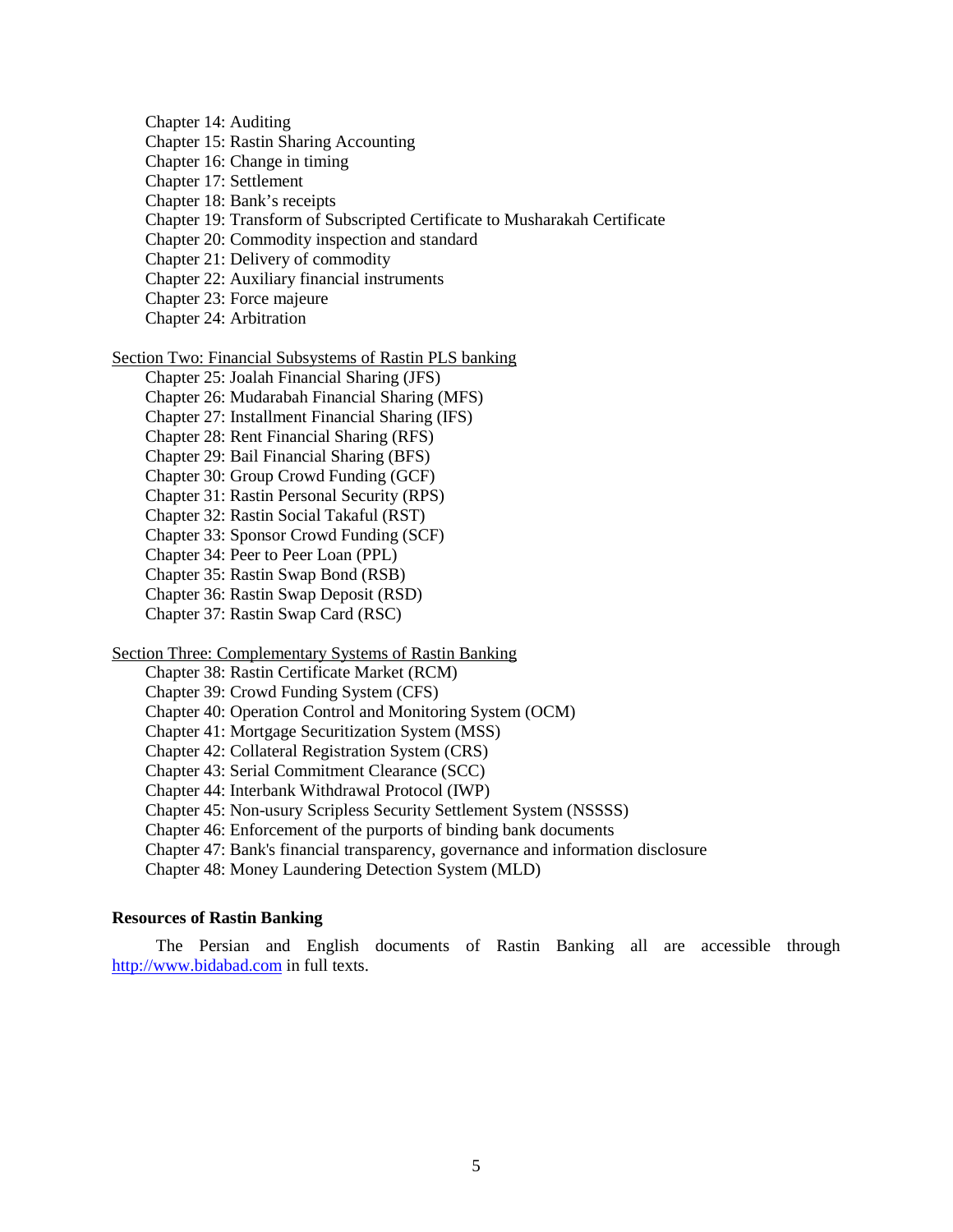#### **Persian Documents**

#### **Persian Books and Detailed Reports**

.1 بیژن بیدآباد، (کتاب) مبانی عرفانی اقتصاد اسلامی، پول، بانک، بیمه و مالیه از دیدگاه حکمت. پژوهشکدة پولی و بانکی، بانک مرکزي جمهوري اسلامي ایران، ۱۳۸۳.

<http://www.bidabad.com/doc/mabani-erfani-eqtesade-islami.pdf>

.2 بیژن بیدآباد، ژینا آقابیگی، مهستی نعیمی، آذرنگ امیراستوار، سعید صالحیان، سعید نفیسی زیده سرایی، علیرضا مهدیزاده چلهبري، بیژن حسینپور، سعید شیخانی، محمود الهیاري فرد، محمد صفاییپور، نادیا خلیلی ولائی. (کتاب) طرح تفصیلی بانکداری مشارکت در سود و زیان راستین (PLS)، اداره تحقیقات و برنامهریزی، بانک ملی ایران، ۱۳۸۷.

<http://www.bidabad.com/doc/detailed-pls.pdf>

.3 بیژن بیدآباد، ژینا آقابیگی، آذرنگ امیراستوار، ابوالفضل هزاوه، علیرضا شفیعی، سعید نفیسی زبده سرائی، علیرضا مهديزاده، علی حیاتداودي، بیژن حسینپور، سید علی حسینی، اکبر شالی، محمد کاشفی، محمود الهیاري فرد، محمد صفاییپور، علی کوثري، باقر عیناله زاده، مهستی نعیمی، نادیا خلیلی ولائی، شاکري. (کتاب) طرح تفصیلی مشارکت مالی مضاربه (MFS)، زیرسیستم بانکداری مشارکت در سود و زیان راستین (PLS)، بانک ملی ایران، تهران ۱۳۸۹.

<http://www.bidabad.com/doc/detailed-mfs.pdf>

.4 بیژن بیدآباد، آذرنگ امیراستوار، ابوالفضل هزاوه، علیرضا شفیعی، سعید نفیسی زبده سرائی، علیرضا مهديزاده، علی حیاتداودي، بیژن حسینپور، سیدعلی حسینی، اکبر شالی، محمد کاشفی، محمود الهیاري فرد، محمد صفاییپور، علی کوثري، باقر عیناله زاده، مجید ناصري، مهستی نعیمی، نادیا خلیلی ولائی، شاکري. (کتاب) طرح تفصیلی مشارکت مالی جعاله (JFS)، زیر سیستم بانکداری مشارکت در سود و زیان راستین (PLS)، بانک ملی ایران، تهران ۱۳۸۹.

<http://www.bidabad.com/doc/detailed-jfs.pdf>

.5 بیژن بیدآباد، امیر عباس سیاهپوش، مهتاب میرزایی قاضی، سمیه الجبوري، زینب غلامی، امیر شریفی، امیر شمس، شهرام اکبرزاده. (کتاب) طرح تفصیلی گواهی قرض الحسنه پس انداز، بانک قرض الحسنه مهر ایران، ۱۳۸۹. <http://www.bidabad.com/doc/gavahi-qarz-tarh-bi-vam.pdf>

<http://www.bidabad.com/doc/gavahi-qarz-tarh.ppt>

.6 بیژن بیدآباد، امیرعباس سیاهپوش، مهتاب میرزایی قاضی، سمیه الجبوري، زینب غلامی، امیر شریفی، امیر شمس، شهرام اکبرزاده. (کتاب) طرح تفصیلی گواهی قرضالحسنه پسانداز با گواهی امتیاز حق وام، بانک قرضالحسنه مهر ایران، .1390 <http://www.bidabad.com/doc/gavahi-qarz-tarh-ba-vam.pdf>

.7 بیژن بیدآباد، (کتاب) طرح تفصیلی مشارکت مالی مقاسطه (IFS(، زیرسیستم بانکداري مشارکت در سود و زیان راستین (PLS(. اداره تحقیقات و برنامهریزي، بانک ملی ایران، تهران .1390

<http://www.bidabad.com/doc/detailed-ifs.pdf>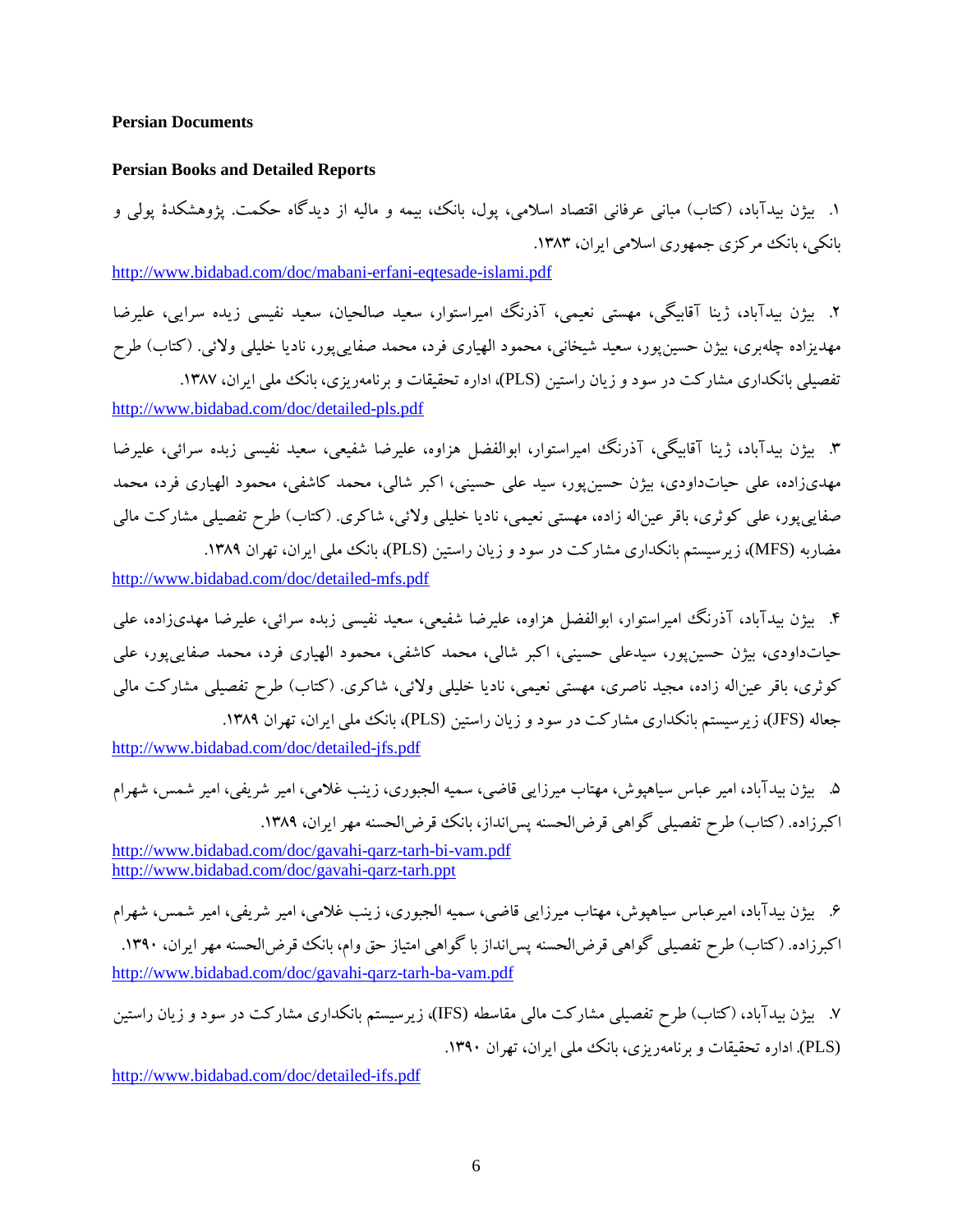.8 بیژن بیدآباد، (کتاب) طرح تفصیلی مشارکت مالی اجاره (RFS(، زیرسیستم بانکداري مشارکت در سود و زیان راستین (PLS(. اداره تحقیقات و برنامهریزي، بانک ملی ایران، تهران .1390

<http://www.bidabad.com/doc/detailed-rfs.pdf>

.9 بیژن بیدآباد. (کتاب) طرح تفصیلی تکافل اجتماعی راستین (RST(، زیرسیستم بانکداري مشارکت در سود و زیان راستین (PLS)، بانک ملی ایران، تهران ۱۳۹۱.

<http://www.bidabad.com/doc/detailed-rst.pdf>

.10 بیژن بیدآباد. (کتاب) طرح تفصیلی تأمین مالی امانی (BFS(، زیرسیستم بانکداري مشارکت در سود و زیان راستین (PLS)، بانک ملی ایران، تهران ١٣٩١.

<http://www.bidabad.com/doc/detailed-bfs.pdf>

.11 بیژن بیدآباد. (کتاب) طرح تفصیلی تأمین شخصی راستین (RPS(، زیرسیستم بانکداري مشارکت در سود و زیان راستین (PLS(، بانک ملی ایران، تهران .1391

<http://www.bidabad.com/doc/detailed-rps.pdf>

.12 بیژن بیدآباد، آذرنگ امیراستوار، سعید عبداللهی، محمود الهیاريفرد، اسکندر پردل، مریم حیدري، علیرضا شفیعی، محمدعلی پوربهروز، (کتاب) پیشنویس لایحه قانونی بانکداری راستین، بانک ملی ایران، ۱۳۹۱. <http://www.bidabad.com/doc/rastin-banking-bill.pdf>

.13 بیژن بیدآباد، آذرنگ امیراستوار، سعید عبداللهی، محمود الهیاريفرد، اسکندر پردل، مریم حیدري، علیرضا شفیعی، محمدعلی پوربهروز، (کتاب) پیشنویس آئینiامه اجرایی بانکداری راستین، بانک ملی ایران، ۱۳۹۱.

<http://www.bidabad.com/doc/rastin-banking-regulation.pdf>

.14 بیژن بیدآباد، (کتاب) طرح تفصیلی سیستم کشف پولشویی (MLD(، سیستم مکمل بانکداري راستین. اداره تحقیقات و برنامهریزي، بانک ملی ایران. .1391

<http://www.bidabad.com/doc/detailed-mld.pdf>

.15 بیژن بیدآباد، محمود الهیاريفرد، اسکندر پردل، سعید عبداللهی، شهرام مهرپویا، علی حسینیپور، معصومه خالصیان (کتاب) طرح تفصیلی تأمین مالی جمعی راستین (RCF(. اداره کل تحقیقات، برنامهریزي و مدیریت ریسک، بانک ملی ایران. .1393

<http://www.bidabad.com/doc/detailed-rcf.pdf>

.16 بیژن بیدآباد، محمود الهیاريفرد، اسکندر پردل، سعید عبداللهی، شهرام مهرپویا، علی حسینیپور، معصومه خالصیان (کتاب) طرح تفصیلی تأمین مالی گروهی راستین (RGF(. اداره کل تحقیقات، برنامهریزي و مدیریت ریسک، بانک ملی ایران. .1393

<http://www.bidabad.com/doc/detailed-rgf.pdf>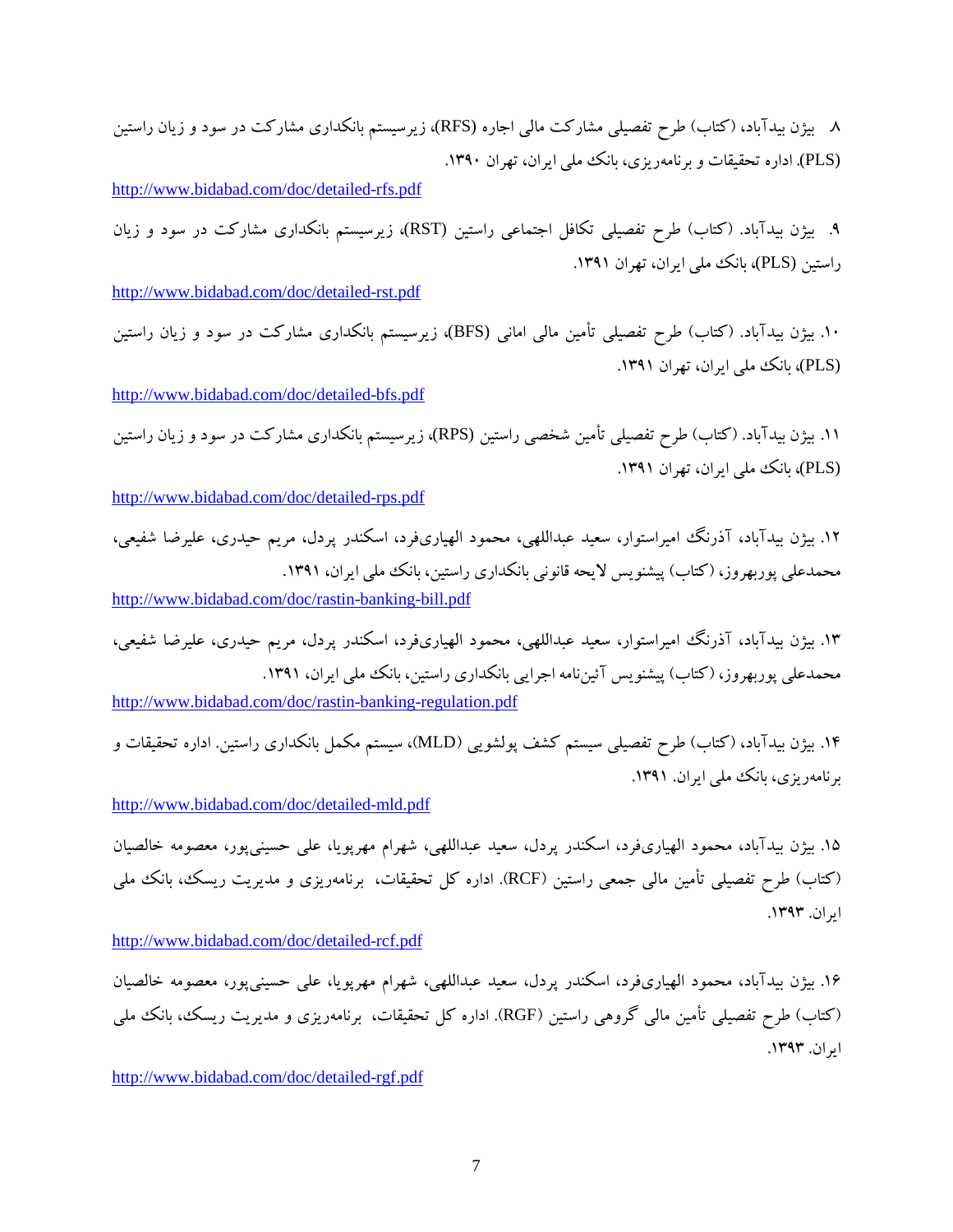۱۷. بیژن بیدآباد، (کتاب) بانکداري راستین، جلد اول: مباحث نظري. مؤسسه نوین پژوهان، ۱۳۹۴. <http://www.bidabad.com/doc/rastin-bank-1-fa.pdf>

۱۸. بیژن بیدآباد، (کتاب) بانکداري راستین، جلد دوم: مباحث کاربردي. مؤسسه نوین پژوهان، ۱۳۹۴. <http://www.bidabad.com/doc/rastin-bank-2-fa.pdf>

۱۹. بیژن بیدآباد، (کتاب) بانکداری راستین، جلد سوم: مباحث اجرایی. مؤسسه نوین پژوهان، ۱۳۹۴. <http://www.bidabad.com/doc/rastin-bank-3-fa.pdf>

#### **Persian Papers**

.20 بیژن بیدآباد، عبدالرضا هرسینی، تحلیل فقهی- اقتصادي ربا در وامهاي مصرفی و سرمایهگذاري و کاستیهاي فقه متداول در کشف احکام شارع. ارائه شده به همایش دوسالانه اقتصاد اسلامی، پژوهشکدة اقتصاد، دانشگاه تربیت مدرس، .1382 چاپ مجدد در مجله بانک و اقتصاد شمارههاي: :106 خرداد ،1389 صفحات: 38-42؛ :108 مرداد ،1389 صفحات: ۴۱-45؛ ۱۰۹: شهریور ۱۳۸۹، صفحات: ۳۸-۳۴؛ ۱۱۱: آبان ۱۳۸۹، صفحات: ۶۲–۴۲؛ ۱۱۲: آذر ۱۳۸۹، صفحات: ۴۴–۴۲. <http://www.bidabad.com/doc/reba-fa.pdf>

.21 بیژن بیدآباد، عبدالرضا هرسینی، شرکت سهامی بانک غیرربوي و بازبینی ماهیت ربوي و غیرربوي عملیات بانکی متداول. مجموعه مقالات سومین همایش دوسالانۀ اقتصاد اسلامی «نظریۀ اقتصاد اسلامی و عملکرد اقتصاد ایران»، 3-4 دي ،1382 پژوهشکدة اقتصاد، دانشگاه تربیت مدرس، صفحات ،193-224 تهران.

<http://www.bidabad.com/doc/sherkat-sahami-bank.pdf> <http://www.bidabad.com/doc/sherkatbank.ppt>

.22 بیژن بیدآباد، تحلیل فقهی- اقتصادي انواع بیمه و ویژگیهاي شیوة حکومت اسلامی. مجموعه مقالات هشتمین همایش دوسالانه اقتصاد اسلامی: اخلاق در اقتصاد اسلامی و اقتصاد ایران، دانشگاه تربیت مدرس، پژوهشکده اقتصاد، 17 اردیبهشت ،1393 تهران.

<http://www.bidabad.com/doc/bimeh.pdf> <http://www.bidabad.com/doc/bimeh.pptx>

.23 بیژن بیدآباد، تحلیل فقهی ـ اقتصادي بیمههاي تأمینی، .1389

<http://www.bidabad.com/doc/bimeh-tamini.pdf>

۲۴. بیژن بیدآباد، بیمه و نظریۀ زنجیرۀ ورشکستگی، ۱۳۸۹.

<http://www.bidabad.com/doc/bimeh-varshekastegi.pdf>

۲۵. بیژن بیدآباد، تحلیل فقهی ـ اقتصادی بیمه اجباری، ۱۳۸۹.

<http://www.bidabad.com/doc/bimeh-ejbari.pdf>

.26 بیژن بیدآباد، محمود الهیاري فرد، فناوري اطلاعات و ارتباطات در تحقق سازوکار مشارکت در سود و زیان (PLS ( (بانکداری اسلامی). فصلنامۀ علمی– پژوهشی اقتصاد و تجارت نوین، سال اول، شمارۀ سوم، زمستان ۱۳۸۴، صفحات ۳۷–۱.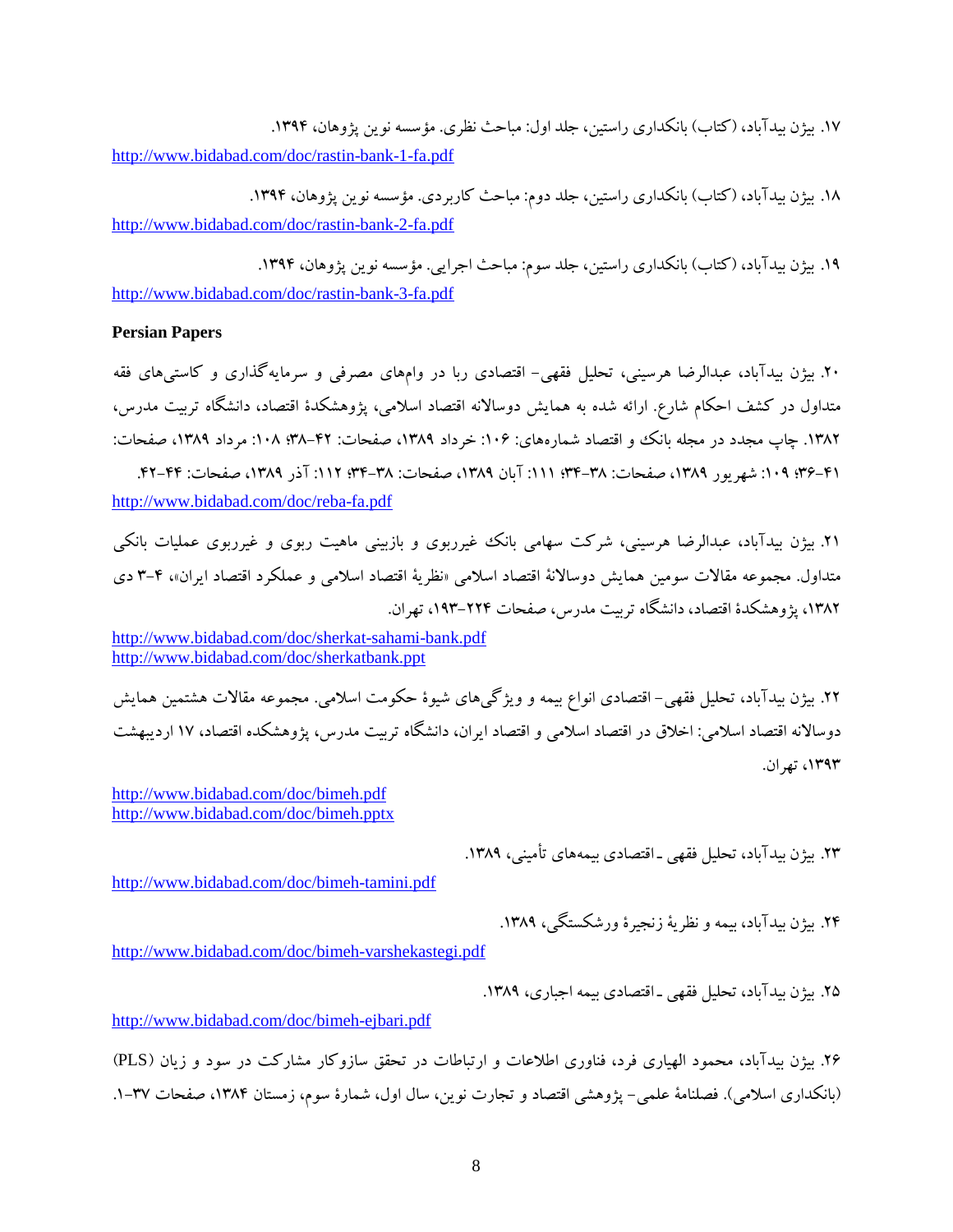چاپ مجدد در مجموعه مقالات کنفرانس ملی توسعه مدیریت پولی و بانکی، بانک انصار8-9، بهمن ،1392 تهران.

<http://prd.moc.gov.ir/jnec/farsi/3rd/Article2.pdf> [http://www.bidabad.com/doc/Pls\\_it-fa.pdf](http://www.bidabad.com/doc/Pls_it-fa.pdf) 

.27 بیژن بیدآباد، محمود الهیاري فرد، کارایی نسبی مدیریت دارایی و بدهی (ALM (در بانکداري اسلامی. فصلنامۀ علمی- پژوهشی اقتصاد و تجارت نوین، سال سوم، شمارهٔ دوازدهم، بهار ۱۳۸۷، صفحات ۱۲۸–۱۰۹.

<http://www.bidabad.com/doc/alm-farsi.pdf>

.28 بیژن بیدآباد، محمود الهیاري فرد، سازوکار عملیاتی بانکداري مشارکت در سود و زیان (PLS(، معرفی ابزارهاي مالی گواهی مشارکت و گواهی پذیره با کارایی بینالمللی. ارائه شده در دومین همایش خدمات بانکی و صادرات، 27 مهر ،1387 بانک توسعه صادرات ایران، تهران، ایران. چاپ مجدد در مجموعه مقالات کنفرانس ملی توسعه مدیریت پولی و بانکی، بانک انصار8-9، بهمن ،1392 تهران.

<http://www.bidabad.com/doc/PLS-Banking.pdf> <http://www.bidabad.com/doc/PLS-Banking-Export-Deveopment-Bank-2.ppt> <http://www.bidabad.com/doc/PLS-Banking-revised.pdf> <http://www.bidabad.com/doc/Rastin-Banking-4-revised.pptx> <http://www.bidabad.com/doc/pls-tamine-mali.ppt> <http://www.bidabad.com/doc/pls-3.ppt> <http://www.bidabad.com/doc/pls-mfs-jfs-instructions-93.pptx> <http://www.bidabad.com/doc/pls-novin-pajoohan.ppt> <http://www.bidabad.com/doc/pls-8-12-saat.ppt> <http://www.bidabad.com/doc/PLS-Banking.pdf> <http://www.bidabad.com/doc/PLS-Banking-Export-Deveopment-Bank-2.ppt>

.29 بیژن بیدآباد، محمد صفائی پور، چارچوب بازار الکترونیکی معاملات گواهی مشارکت/پذیره در قالب طرح مشارکت در سود و زیان (PLS(. پنجمین همایش تجارت الکترونیکی، 3-4 آذر ،1387 وزارت بازرگانی، تهران.

<http://www.bidabad.com/doc/charchoobe-bazare-electronic-pls.pdf> <http://www.ecommerce.gov.ir/EArchive/EArchiveF/Item.asp?ParentID=43&ItemID=182>

.30 بیژن بیدآباد، بانکداري بدون ربا در برابر بحرانهاي اقتصادي. مجله بانک و اقتصاد، آذر ،1388 شماره ،103 صفحات  $.77 - 7V$ 

.31 بیژن بیدآباد، محمود الهیاري فرد، حسابداري مشارکت در سود و زیان (PLS(. مجموعه مقالات کنفرانس ملی توسعه مدیریت پولی و بانکی، بانک انصار8-9، بهمن ،1392 تهران.

<http://www.bidabad.com/doc/PLS-accounting-fa.pdf>

.32 بیژن بیدآباد، تثبیت ادوار تجاري با بانکداري مشارکت در سود و زیان راستین و اقتصاد اخلاق. مجموعه مقالات همایش بررسی ابعاد و روشهاي تأمین مالی در کشور با تأکید بر نقش بانک، بیمه و بازارهاي سرمایه، صفحات ،134-167 وزارت امور اقتصادي و دارایی، دانشگاه پیام نور و بانک ملی ایران، تهران، 28 تیر.1390 چاپ شده در مجله اقتصاد مالی و توسعه (علوم اقتصادی)، پاییز ۱۳۹۲، دوره ۷، شماره ۲۴، صفحات ۷۲-۳۷.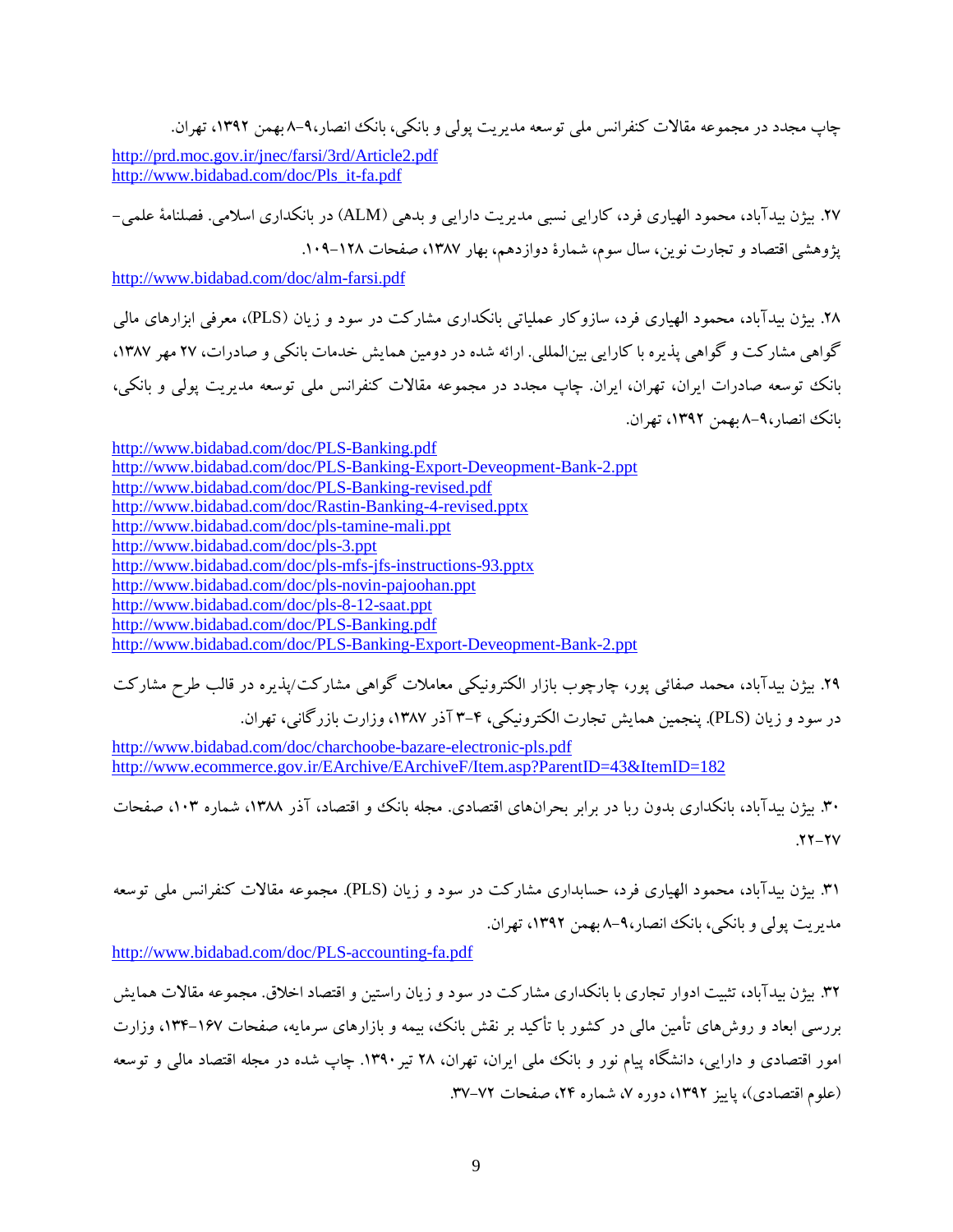<http://fa.journals.sid.ir/ViewPaper.aspx?id=252008> <http://www.bidabad.com/doc/pls-business-cycles.pdf> <http://www.bidabad.com/doc/pls-business-cycles.ppt>

.33 بیژن بیدآباد، محمود الهیاري فرد، تأمین مالی غیرربوي مبتنی بر فناوري اطلاعات. مجموعه مقالات سومین کنفرانس بینالمللی توسعه نظام تأمین مالی در ایران. 30 بهمن لغایت 1 اسفند ،1389 گروه مدیریت مالی و سرمایهگذاري مرکز مطالعات تکنولوژي دانشگاه صنعتی شریف، صفحات .69-89 چاپ مجدد مجموعه مقالات کنفرانس ملی توسعه مدیریت پولی و بانکی، بانک انصار8-9، بهمن ،1392 تهران.

<http://www.bidabad.com/doc/non-usury-finance-it-fa.pdf>

.34 بیژن بیدآباد، محمود الهیاري فرد، اوراق قرضه غیرربوي (ریالی و ارزي) و ابزارهاي پولی بانکداري مرکزي بدون ربا، مجموعه مقالات سومین کنفرانس بینالمللی توسعه نظام تأمین مالی در ایران. 30 بهمن لغایت 1 اسفند ،1389 گروه مدیریت مالی و سرمایهگذاري مرکز مطالعات تکنولوژي دانشگاه صنعتی شریف، صفحات .517-540

<http://www.bidabad.com/doc/Islamic-banking-bond-fa.pdf>

.35 بیژن بیدآباد، نگاهی بر بانکداري مشارکت در سود و زیان (PLS (و زیرسیستمهاي مشارکت مالی مضاربه (MFS (و مشارکت مالی جعاله (JFS). مجله بانک و اقتصاد، مرداد ۱۳۹۰، شماره ۱۱۴، صفحات ۲۶-۲۰.

<http://www.bidabad.com/doc/negahi-bar-pls-mfs-jfs.pdf>

.36 بیژن بیدآباد، بررسی فقهی و حقوقی اوراق قرضه بدون ربا، مجموعه مقالات همایش ملی بانکداري اسلامی در تأمین مالی (با تأکید بر بانکداري اسلامی)، 22 آذر ،1390 بانک قرضالحسنه مهر ایران و دانشگاه تربیت مدرس، تهران.

<http://www.bidabad.com/doc/legal-analysis-of-non-usury-bonds.pdf> <http://www.bidabad.com/doc/legal-analysis-of-non-usury-bonds.ppt>

.37 بیژن بیدآباد، گواهی قرضالحسنه پسانداز (SQC(، مجموعه مقالات همایش ملی بانکداري اسلامی در تأمین مالی (با تأکید بر بانکداري اسلامی)، 22 آذر ،1390 بانک قرضالحسنه مهر ایران و دانشگاه تربیت مدرس، تهران.

<http://www.bidabad.com/doc/gavahi-qarzulhasana-pasandaz.pdf> <http://www.bidabad.com/doc/gavahi-qarz-paper.ppt>

۳۸. بیژن بیدآباد، جلوگیری از نوسانات و بحرانهای اقتصادی ادواری با ابزار نوین مالی و اصلاح ساختار بانکی، ۱۳۸۹. <http://www.bidabad.com/doc/bohran-va-abzare-mali.pdf>

.39 بیژن بیدآباد، مسعود صفرزاده نساجی، ژینا آقابیگی، سازمان و تشکیلات بانکداري مشارکت در سود و زیان (PLS (در بانک ملی ایران، ۱۳۸۹.

<http://www.bidabad.com/doc/PLS-organization.pdf>

.40 بیژن بیدآباد، مشارکت مالی مضاربه (MFS(، .1389 در نوبت چاپ در پژوهشنامه بانک مسکن، فصلنامه علمی و کاربر دي بانک مسکن.

<http://www.bidabad.com/doc/mfs-paper-fa.pdf>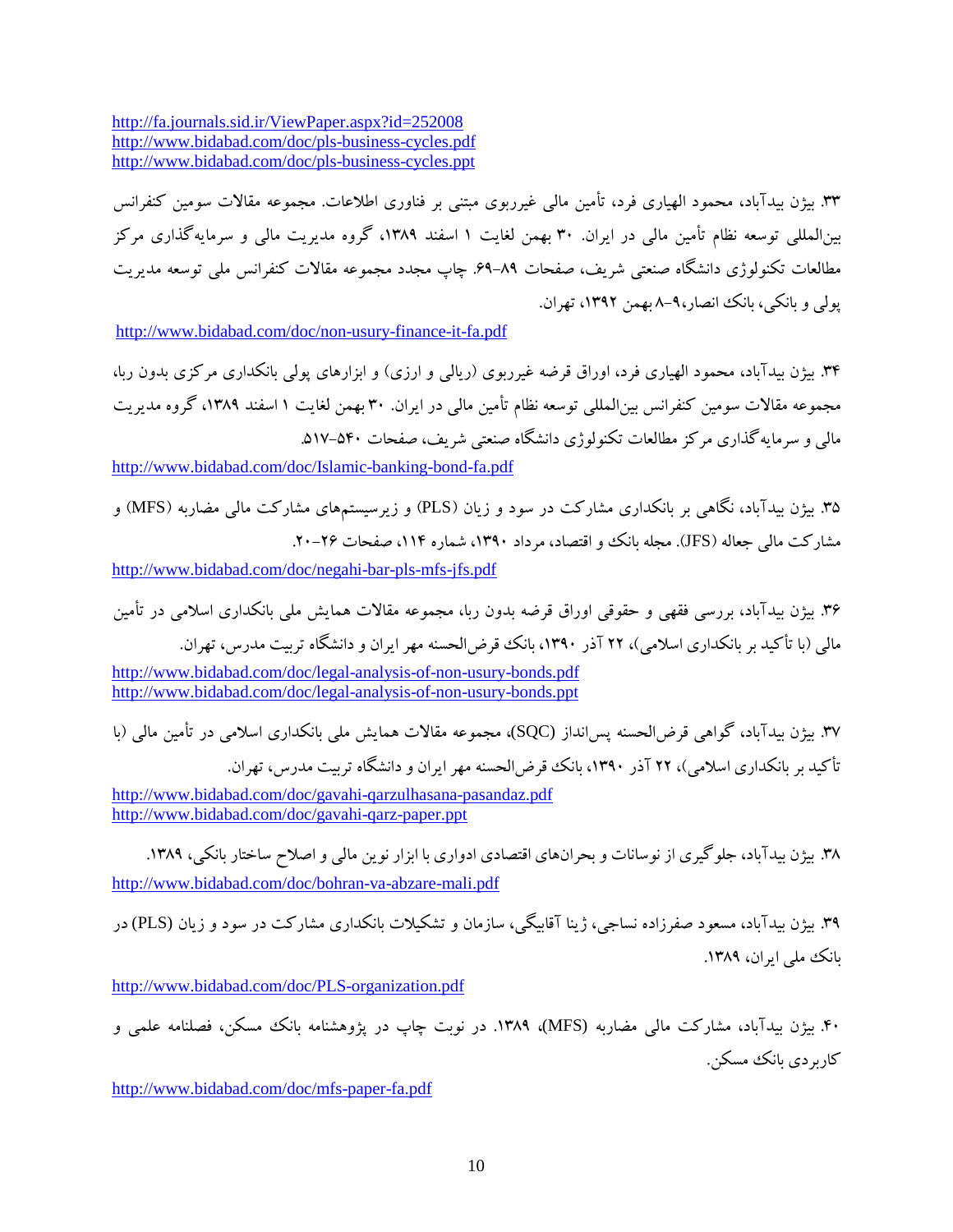.41 بیژن بیدآباد، مشارکت مالی جعاله (JFS(، پویش، فصلنامه علمی و کاربردي بانک مسکن، سال دوم، شماره ششم، تابستان ۱۳۹۲، صفحات ۱۲۱–۹۸.

<http://www.bidabad.com/doc/jfs-paper-fa.pdf>

.42 بیژن بیدآباد، راهبرد تحول ساختار بانکی، .1390

<http://www.bidabad.com/doc/rahborde-tahavole-bank.pdf>

.43 بیژن بیدآباد، اوراق خزانه بدون ربا (ریالی و ارزي)، .1390

<http://www.bidabad.com/doc/interest-free-t-bond-fa.pdf> <http://www.bidabad.com/doc/interest-free-t-bond-fa.pptx>

.44 بیژن بیدآباد، بازاریابی تأمین مالی مشارکت در سود و زیان (PLS (راستین، پویش، فصلنامه علمی و کاربردي بانک مسکن، سال دوم، شماره هفتم، زمستان ،1392 صفحات .88-99

<http://www.bidabad.com/doc/pls-marketing.pdf>

.45 بیژن بیدآباد، مشارکت مالی مقاسطه (IFS(، .1390 در نوبت چاپ در پژوهشنامه بانک مسکن، فصلنامه علمی و کاربر دي بانک مسکن.

[http://www.bidabad.com/doc/ifs-paper-fa.pdf](http://www.bidabad.com/doc/ifs-paper-fa.pdf%20%0d%0d) 

.46 بیژن بیدآباد، زیرسیستمهاي مبتنی بر فنآوري اطلاعات و ارتباطات در بانکداري راستین، مجموعه مقالات همایش ملی خدمات الکترونیکی تحولی نوین در توسعه پایدار، 29-30 آبان .1390 دانشگاه الزهرا، تهران.

<http://www.bidabad.com/doc/Rastin-Bank-IT.pdf> <http://www.bidabad.com/doc/Rastin-Bank-IT.ppt>

.47 بیژن بیدآباد، امنیت تعاملات بانکی مبتنی بر فناوري اطلاعات در بانکداري راستین، مجله بانک و اقتصاد شماره: :116 آذر 1390 صفحات: .37-40

<http://www.bidabad.com/doc/amniyat-taamolat-banki.pdf>

.48 بیژن بیدآباد، روحاالله محمدي، تکافل اجتماعی راستین و بانکداري قرضالحسنه، .1390

<http://www.bidabad.com/doc/takaful-qarzulhasane.pdf>

.49 بیژن بیدآباد، مشارکت مالی اجاره (RFS(، .1390 در نوبت چاپ در پژوهشنامه بانک مسکن، فصلنامه علمی و کاربردي بانک مسکن.

<http://www.bidabad.com/doc/rfs-paper-fa.pdf>

.50 بیژن بیدآباد، شفافیت مالی، حکمرانی و افشاي اطلاعات بانکی در بانکداري راستین و پیشنهاد مقررات لازم براي ارتقاء آن، مجله بانک و اقتصاد شماره: :117 اسفند 1390 صفحات: .24-34 چاپ مجدد در مجموعه مقالات کنفرانس ملی توسعه مدیریت پولی و بانکی، بانک انصار۹-۸ بهمن ۱۳۹۲، تهران. چاپ مجدد در حقوق و اقتصاد، ماهنامه علوم انسانی، شماره ۲، اسفند ،1392 صفحات .58-77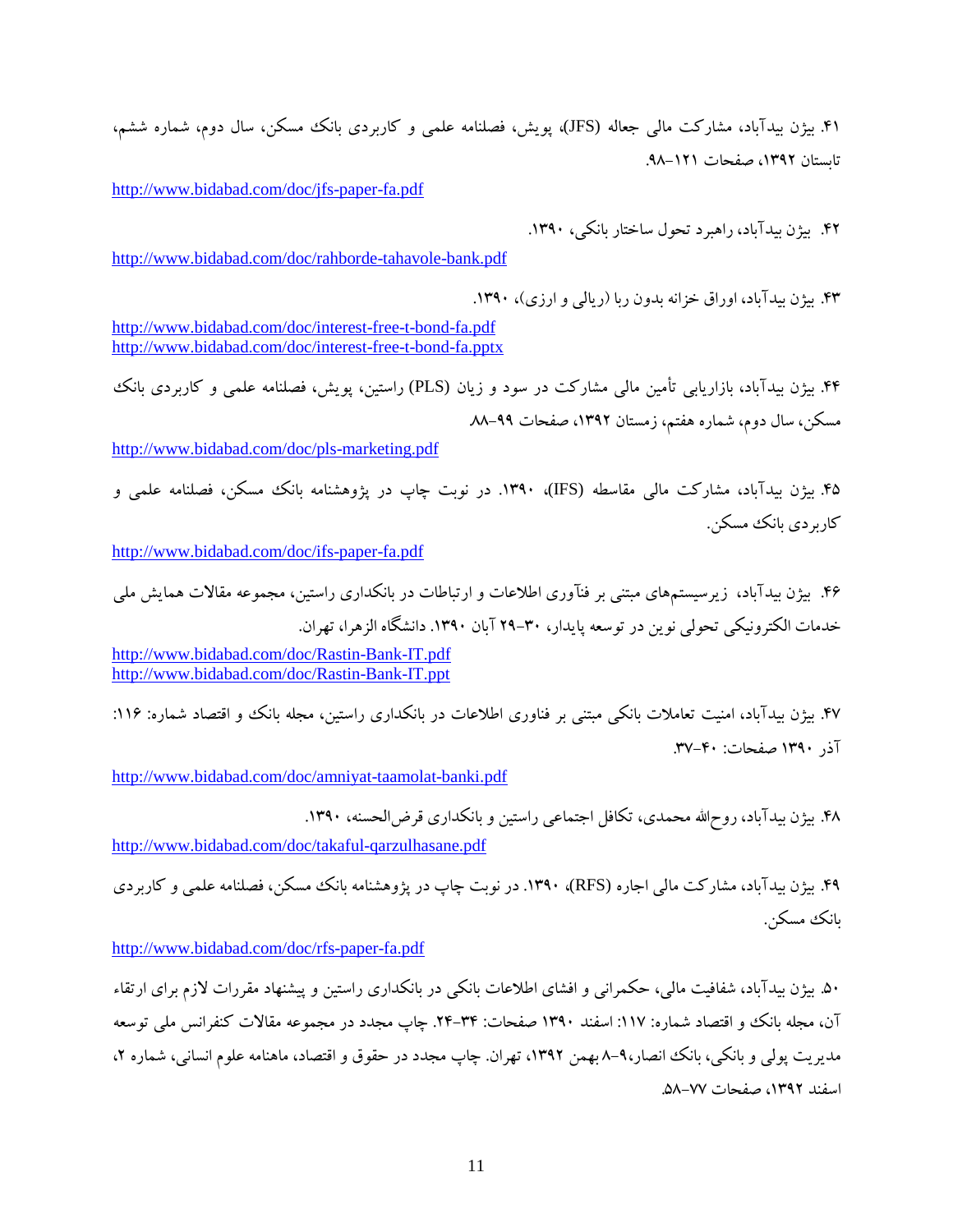<http://www.bidabad.com/doc/shafafiyat.pdf>

.51 بیژن بیدآباد، شفافیت مالی، حاکمیت شرکتی و افشاي اطلاعات مجري (متقاضی منابع مالی) در بانکداري راستین. تهران، .1394

<http://www.bidabad.com/doc/transparency-entrepreneur-fa.pdf>

.52 بیژن بیدآباد، محمد صفائیپور، اجزاي سیستم یکپارچه بانکداري مشارکت در سود و زیان راستین، نگرش مدیریت عملیات و فرآیندها. مجموعه مقالات اولین همایش بینالمللی بانکداري الکترونیک و نظامهاي پرداخت، 30 بهمن1- اسفند ،1390 پژوهشکده پولی و بانکی، بانک مرکزي ایران، تهران.

<http://www.bidabad.com/doc/ajza-system-rastin.pdf> <http://www.bidabad.com/doc/ajza-system-rastin.ppt>

.53 بیژن بیدآباد، محمود الهیاري فرد، پروتکل برداشت بین بانکی (IWP (در بانکداري راستین. ارائه شده در چهارمین کنفرانس فناوري اطلاعات و دانش (2012IKT (دانشگاه صنعتی نوشیروانی بابل، 2-4 خرداد ،1391 بابل، ایران. <http://www.bidabad.com/doc/iwp-paper-fa.pdf>

.54 بیژن بیدآباد، تکافل اجتماعی راستین (RST(، .1391 در نوبت چاپ در پژوهشنامه بانک مسکن، فصلنامه علمی و کاربر دي بانک مسکن.

<http://www.bidabad.com/doc/rst-paper-fa.pdf>

.55 بیژن بیدآباد. تبدیل دارایی به اوراق بهادار (MSS (در بانکداري راستین. .1391

<http://www.bidabad.com/doc/mms-paper-fa.pdf>

.56 بیژن بیدآباد، مشارکت مالی امانی (BFS(، .1391 در نوبت چاپ در پژوهشنامه بانک مسکن، فصلنامه علمی و کاربردي بانک مسکن.

<http://www.bidabad.com/doc/bfs-paper-fa.pdf>

۵۷. بیژن بیدآباد، تأمین شخصی راستین (RPS)، ۱۳۹۱. در نوبت چاپ در پژوهشنامه بانک مسکن، فصلنامه علمی و کاربردي بانک مسکن.

<http://www.bidabad.com/doc/rps-paper-fa.pdf>

.58 بیژن بیدآباد، شرکت سهامی با سرمایه متغیر، .1391

<http://www.bidabad.com/doc/vjsc-paper-fa.pdf>

.59 بیژن بیدآباد، نحوه جلوگیري از اسراف منابع بانکی در بانکداري راستین <http://www.bidabad.com/doc/esraf-bank-resource-fa.pdf>

.60 بیژن بیدآباد، سیستم پایه بانکداري مشارکت در سود و زیان راستین (PLS(، پژوهشنامه بانک مسکن، فصلنامه علمی و کاربردي بانک مسکن، سال اول، شماره چهارم، تابستان ۱۳۹۱، صفحات ۶۳–۲۵.

<http://www.bidabad.com/doc/pls-base-fa.pdf>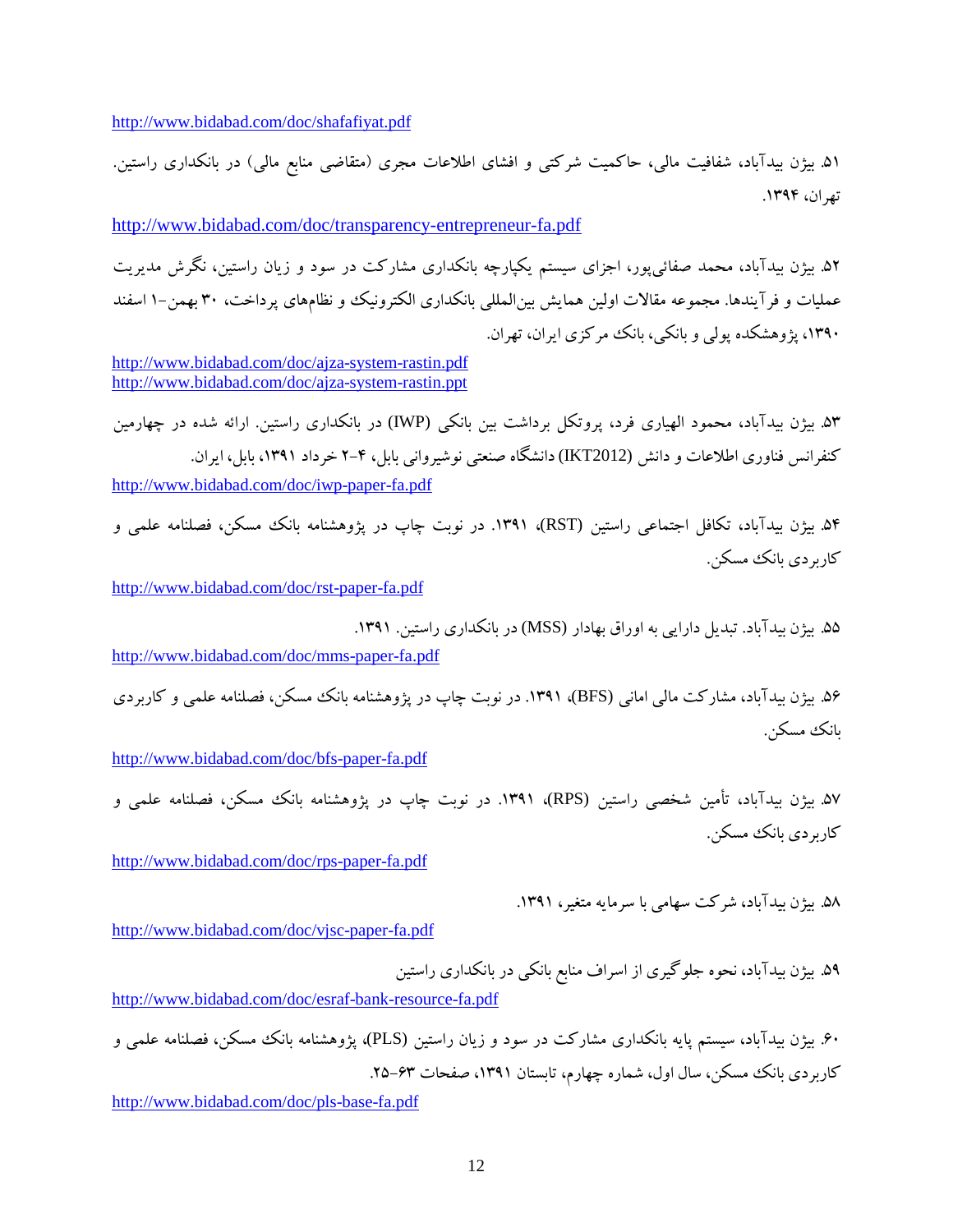.61 بیژن بیدآباد، شمائی از بانکداري راستین، .1391

[http://www.bidabad.com/doc/rastin-bank-glance-fa.pdf](http://www.bidabad.com/doc/rastin-bank-glance-fa.pdf%0d)

۶۲. بیژن بیدآباد، ویژگی های کلی بانکداری راستین، مجله بانک و اقتصاد، شماره ۱۱۹، شهریور ۱۳۹۱، صفحات ۳۲–۱۸. <http://www.bidabad.com/doc/rastin-bank-general.pdf> <http://www.bidabad.com/doc/rastin-bank-general.ppt>

.63 بیژن بیدآباد، سعید عبداللهی، آذرنگ امیراستوار، اسکندر پردل، محمود الهیاريفرد، مریم حیدري، علیرضا شفیعی. مقررات پیشنهادي اجراي مفاد اسناد لازم الاجراي بانک در بانکداري راستین، بانک ملی ایران، .1391 مجموعه مقالات کنفرانس ملی توسعه مدیریت پولی و بانکی، بانک انصار8-9، بهمن ،1392 تهران.

<http://www.bidabad.com/doc/rastin-bank-ejraye-asnad.pdf> <http://www.bidabad.com/doc/rastin-bank-ejraye-asnad.pptx>

.64 بیژن بیدآباد، سیستم کشف پولشویی (MLD(، .1392

<http://www.bidabad.com/doc/mld-paper-fa.pdf>

.65 بیژن بیدآباد، پروژههاي لازمالاجرا و مکمل بانکداري راستین براي اصلاح نظام بانکی، اداره تحقیقات و برنامهریزي بانک ملی ایران، .1392

<http://www.bidabad.com/doc/projects-rastin-banking-fa.pdf>

.66 بیژن بیدآباد، نظري اجمالی بر بانکداري راستین، سیستم نوین بانکداري اسلامی عملیاتی، .1392 <http://www.bidabad.com/doc/rastin-bank-bird-eye-view-fa.pdf>

.67 بیژن بیدآباد، بازار گواهی راستین (RCM(، سیستم مکمل بانکداري راستین، اداره تحقیقات و برنامهریزي بانک ملی ایران، .1392

<http://www.bidabad.com/doc/rastin-bank-rcm-fa.pdf>

.68 بیژن بیدآباد، مدیریت تغییر ساختار بانکی با بانکداري راستین (مدیریت دانش در پیوند و هرس فرآیندها و آموزش استاد شاگرد)، ارائه شده در دهمین کنفرانس بینالمللی اقتصاد و مدیریت، دانشگاه آزاد اسلامی، رشت، گیلان، 20 اردیبهشت  $.1499$ 

<http://www.bidabad.com/doc/change-banking-fa.pdf> <http://www.bidabad.com/doc/change-banking-fa.pptx>

.69 بیژن بیدآباد، شیوه عملیاتی اوراق مبادله راستین، .1392

<http://www.bidabad.com/doc/rsb-operations-fa.pdf>

.70 بیژن بیدآباد، توزیع سود مشارکت بین سپردهگذار و مجري براساس قضیه اولر در بانکداري راستین، مجموعه مقالات کنفرانس ملی توسعه مدیریت پولی و بانکی، بانک انصار8-9، بهمن ،1392 تهران.

<http://www.bidabad.com/doc/profit-distribution-euler-fa.pdf> <http://www.bidabad.com/doc/profit-distribution-euler-fa.ppt>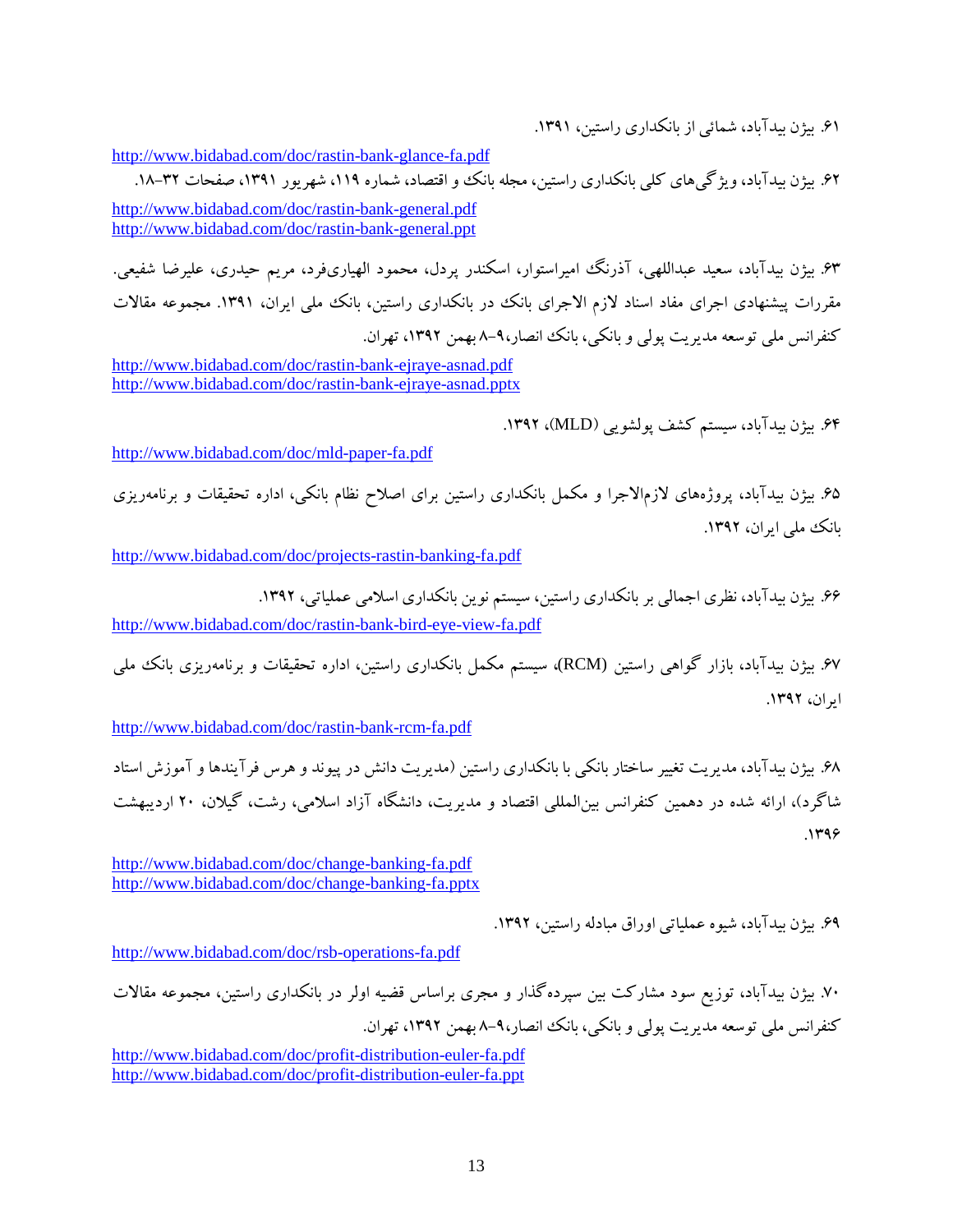.71 بیژن بیدآباد، ابزارهاي مالی مشتقه و قرضه نوین در بانکداري راستین، مجموعه مقالات کنفرانس ملی توسعه مدیریت پولی و بانکی، بانک انصار،۹-۸ بهمن ۱۳۹۲، تهران.

<http://www.bidabad.com/doc/rastin-derivatives-fa.pdf>

.72 بیژن بیدآباد، محصولات بیمه در بانکداري راستین، .1392

<http://www.bidabad.com/doc/rastin-insurance-fa.pdf>

.73 بیژن بیدآباد، محمود الهیاري فرد، حسابداري مشارکت راستین، .1392

<http://www.bidabad.com/doc/rastin-mosharekat-accounting-fa.pdf>

.74 بیژن بیدآباد، بانکداري اخلاقی عملیاتی در بانکداري راستین (اخلاق حرفهاي، حسابرسی، بازرسی، کنترل، پایش و صیانت عملیات)، .1392

<http://www.bidabad.com/doc/rastin-ethic-banking-fa.pdf>

.75 بیژن بیدآباد، بررسی فقهی و حقوقی مقررات بانکداري بدون ربا در ایران و پیشنهاد لایحه و آئیننامه اجرائی بانکداري راستین. مجموعه مقالات اولین سمینار از سلسله سمینارهاي تخصصی نقد و بررسی قوانین، مقررات و نظام بانکداري ایران با رویکرد اسلامی با عنوان «قوانین و مقررات مرتبط با عملیات بانکداري»، 28 خرداد ،1393 موسسه نوین پژوهان و پژوهشکده پولی و بانکی بانک مرکزي.

<http://www.bidabad.com/doc/jurist-legal-banking-fa.pdf>

.76 بیژن بیدآباد، تأمین مالی جمعی راستین (RCF(، مجموعه مقالات چهارمین همایش سالانه بانکداري الکترونیک و نظامهاي پرداخت، ٧-۶ بهمن ١٣٩٣.

<http://www.bidabad.com/doc/rcf-paper-fa.pdf> <http://www.bidabad.com/doc/rcf-paper-fa.pptx>

.77 بیژن بیدآباد، تأمین مالی گروهی راستین (RGF(. .1393

[http://www.bidabad.com/doc/rgf-paper-fa.pdf](http://www.bidabad.com/doc/rgf-paper-fa.pdf%20%0d) 

.78 بیژن بیدآباد، تهاتر تعهدات پشت سرهم (SCC (در بانکداري راستین، .1393

<http://www.bidabad.com/doc/scc-paper-fa.pdf>

.79 بیژن بیدآباد، سپرده مبادله راستین (RSD(، .1393

<http://www.bidabad.com/doc/rsd-paper-fa.pdf>

.80 بیژن بیدآباد، کارت مبادله راستین (RSD(، .1393

<http://www.bidabad.com/doc/rsc-paper-fa.pdf>

.81 بیژن بیدآباد، راه حل عملیاتی رفع مشکلات بانکداري کشور، مجموعه مقالات دومین کنفرانس ملی رویکرد بانکداري اسلامی در تحقق اقتصاد مقاومتی، مؤسسه آموزش عالی غیرانتفاعی راغب اصفهانی، 27 بهمن ،1395 اصفهان. <http://www.bidabad.com/doc/Iran-Banking-Reform-fa.pdf>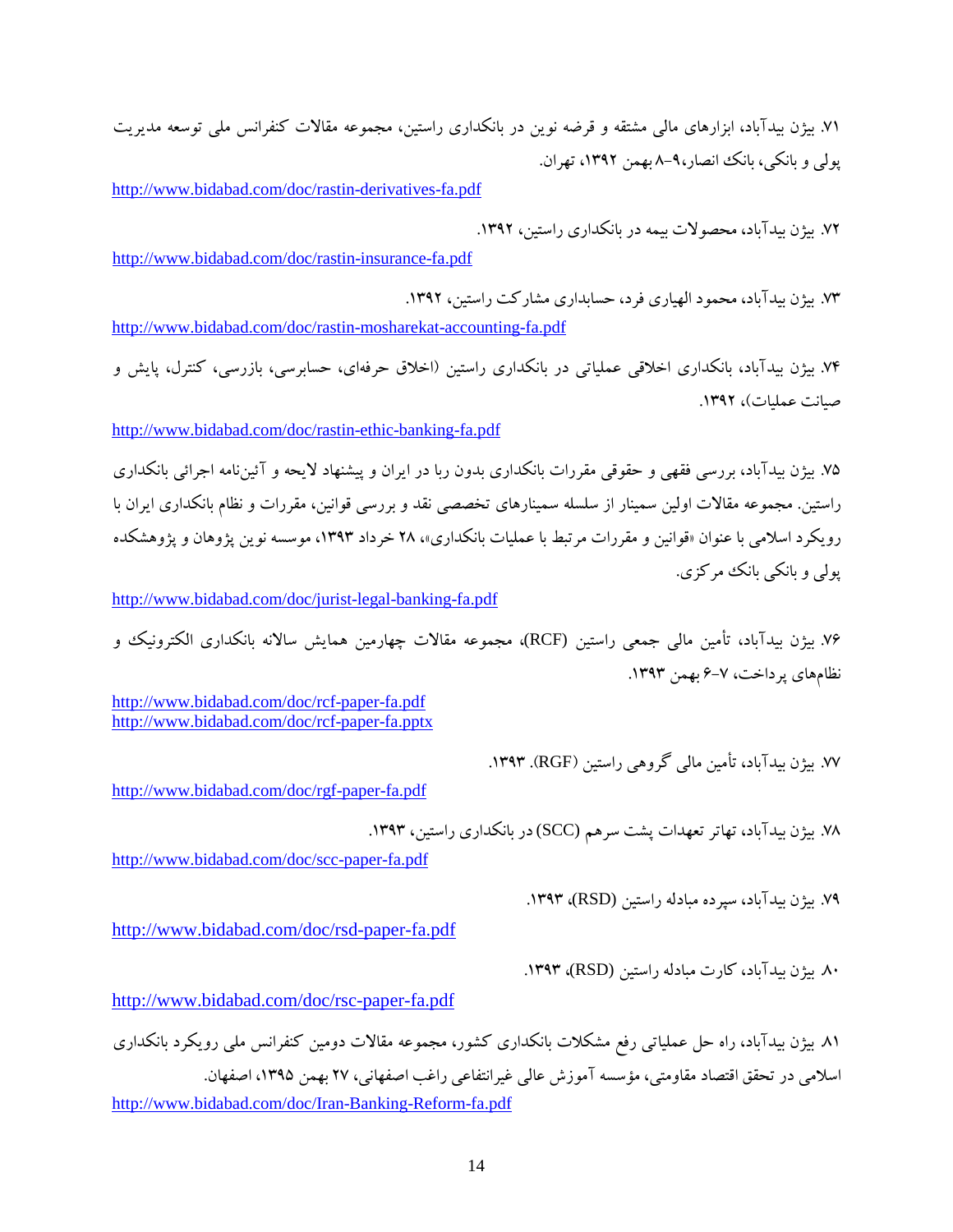<http://www.bidabad.com/doc/Iran-Banking-Reform-fa.pptx>

.82 بیژن بیدآباد، بانکداري سبز و تأمین مالی پایدار در بانکداري راستین، نخستین همایش ملی بانکداري و محیط زیست، سازمان حفاظت از محیط زیست و مرکز آموزش علمی و کاربردي بانک تجارت، 19 دي ،1395 تهران.

<http://www.bidabad.com/doc/green-rastin-banking-fa.pdf> <http://www.bidabad.com/doc/green-rastin-banking-fa.ppt>

.83 محمود الهیاري فرد، بیژن بیدآباد، حسابداري اقلام زیر خط ترازنامه در حسابداري مشارکت راستین، ،1395 تهران. <http://www.bidabad.com/doc/off-balance-rastin-accounting-fa.pdf>

# **English Documents**

# **English Books**

84. Bidabad, Bijan, New Operational Islamic Banking System, Volume One, Theoretical Foundations, Lap Lambert Academic Publishing, OmniScriptum GmbH & Co. KG, 2014, ISBN: 978-3-659-54463-7. [http://www.amazon.com/Rastin-Banking-Operational-Theoretical-](http://www.amazon.com/Rastin-Banking-Operational-Theoretical-Foundations/dp/3659544639/ref=sr_1_2?s=books&ie=UTF8&qid=1402563518&sr=1-2)[Foundations/dp/3659544639/ref=sr\\_1\\_2?s=books&ie=UTF8&qid=1402563518&sr=1-2](http://www.amazon.com/Rastin-Banking-Operational-Theoretical-Foundations/dp/3659544639/ref=sr_1_2?s=books&ie=UTF8&qid=1402563518&sr=1-2)

85. Bidabad, Bijan, New Operational Islamic Banking System, Volume Two, Applicational Issues, Lap Lambert Academic Publishing, OmniScriptum GmbH & Co. KG, 2014, ISBN: 978-3-659-55210-6. [http://www.amazon.com/Rastin-Banking-II-Operational-](http://www.amazon.com/Rastin-Banking-II-Operational-Application/dp/3659552100/ref=sr_1_1?s=books&ie=UTF8&qid=1404643353&sr=1-1)[Application/dp/3659552100/ref=sr\\_1\\_1?s=books&ie=UTF8&qid=1404643353&sr=1-1](http://www.amazon.com/Rastin-Banking-II-Operational-Application/dp/3659552100/ref=sr_1_1?s=books&ie=UTF8&qid=1404643353&sr=1-1)

86. Bidabad, Bijan, New Operational Islamic Banking System, Volume Three, Legal Issues, Lap Lambert Academic Publishing, OmniScriptum GmbH & Co. KG, 2017.

# **English Papers**

87. Bidabad, Bijan, Economic-juristic analysis of usury in consumption and investment loans and contemporary jurisprudence shortages in exploring legislator commandments. Proceeding of the 2nd International Islamic Banking Conference. Monash University of Malaysia. 9-10 September 2004. Reprinted in: National Interest, Journal of the Center for Strategic Research, Vol. 2, No. 1, winter 2006, pp. 72-90. Tehran, Iran.

<http://www.bidabad.com/doc/reba-en.pdf>

88. Bidabad, Bijan, Non-Usury Bank Corporation (NUBankCo), The Solution to Islamic banking, Proceeding of the 3<sup>rd</sup> International Islamic Banking and Finance Conference, Monash University, KL, Malaysia, 16-17 November, 2005.

<http://www.bidabad.com/doc/NUBankCo-en.pdf>

89. Bidabad, Bijan, Mahmoud Allahyarifard. IT role in fulfillment of Profit & Loss Sharing (PLS) mechanism. Proceeding of the 3rd International Islamic Banking and Finance Conference, Monash University, KL, Malaysia, 16-17 November, 2005. <http://www.bidabad.com/doc/english-pls-5.pdf> <http://www.bidabad.com/doc/pls-it-en.ppt>

90. Bidabad, Bijan, Mahmoud Allahyarifard. Implementing IT to Fulfill Profit & Loss Sharing Mechanism. Islamic Finance News (IFN), Vol. 3, Issue 3, 6, February 2006, pp. 11-15. <http://www.bidabad.com/doc/summery-pls-it-1.pdf>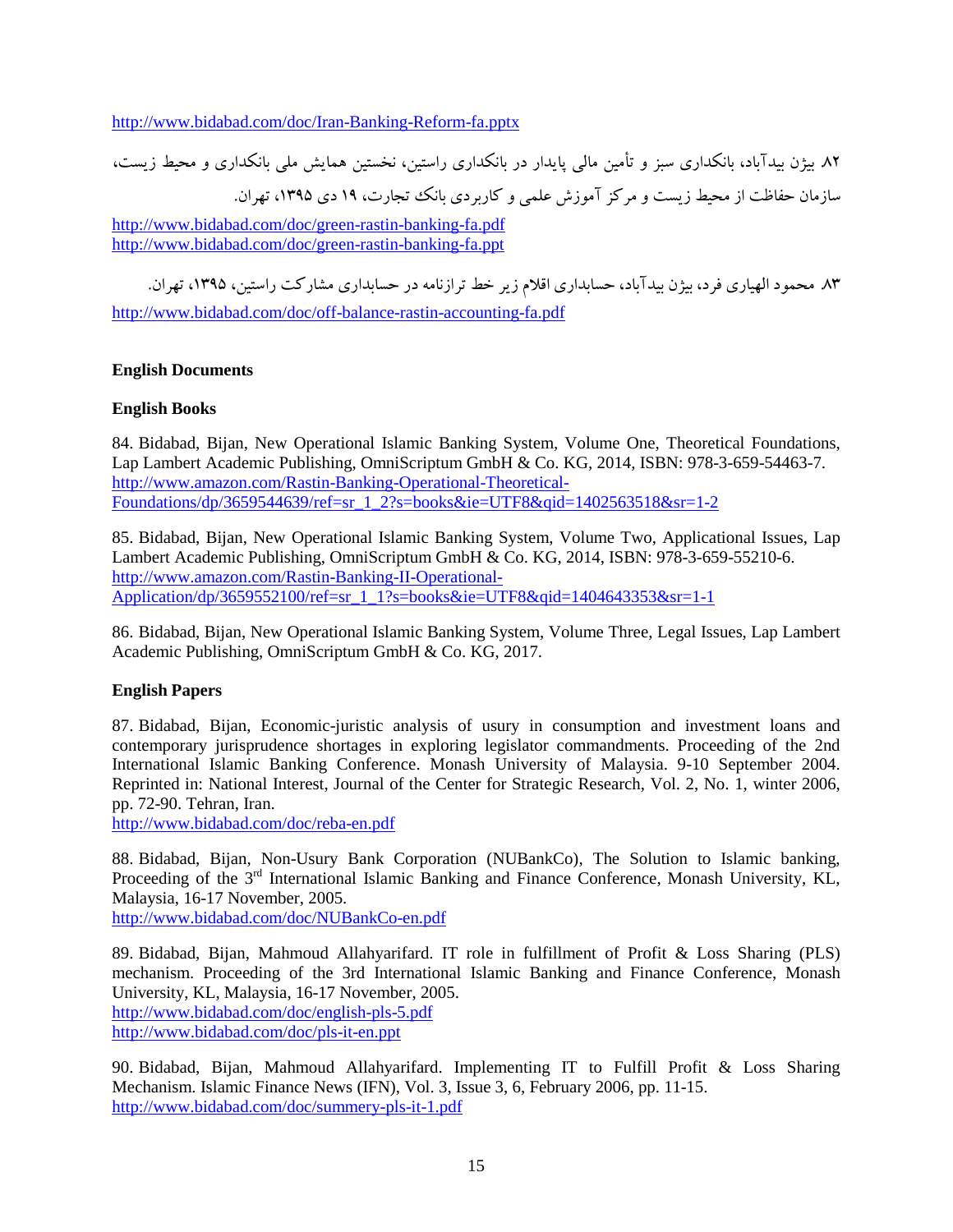91. Bidabad, Bijan, Mahmoud Allahyarifard. Assets and Liabilities Management in Islamic Banking. Paper presentet at the 3<sup>rd</sup> International Conference on Islamic Banking and Finance. Bidakara, Jakarta, Indonesia, 23 -26 February, 2010. Proceeding of the Conference: Risk Management, Regulation and Supervision, pp. 396-413.

<http://www.bidabad.com/doc/alm-english.pdf>

92. Bidabad, Bijan. Non-Usury Banking Fits to Obama's Change Strategy, the Solution to Revive the Economy.

<http://www.bidabad.com/doc/PLS-paper-en-5.pdf>

93. Bidabad, Bijan, Mahmoud Allahyarifard. The Executive Mechanism of Profit and Loss Sharing (PLS) Banking. 2009.

<http://www.bidabad.com/doc/PLS-banking-Executive-Mechanism.pdf>

94. Bidabad, Bijan, Mahmoud Allahyarifard. IT Based Usury Free Financial Innovations. Proceeding of ECDC 2010, 5th International Conference on e-Commerce in Developing Countries: with focus on e-Banking & e-Insurance. ECDC 2010, 15-16 September 2010. <http://www.bidabad.com/doc/non-usury-finance-it-en.pdf>

95. Bidabad, Bijan, Mahmoud Allahyarifard. Usury-Free Bonds and Islamic Central Banking Monetary Instruments. 2010.

<http://www.bidabad.com/doc/Islamic-banking-bond-en.pdf>

96. Bidabad, Bijan, Stabilizing Business Cycles by PLS Banking and Ethic Economics. 2010. <http://www.bidabad.com/doc/pls-business-cycles-en.pdf>

97. Bidabad, Bijan, Mahmoud Allahyarifard. Accounting Procedures for Profit and Loss Sharing (PLS) Banking. 2010.

<http://www.bidabad.com/doc/PLS-accounting-en.pdf>

98. Bidabad, Bijan, Abul Hassan, Ben Ali Mohamed Sami, Mahmoud Allahyarifard. Interest-Free Bonds and Central Banking Monetary Instruments. International Journal of Economics and Finance. Vol. 3, no. 3, Aug 2011, pp.234-241.

<http://www.ccsenet.org/journal/index.php/ijef/article/download/11665/8300>

99. Bidabad, Bijan, Fluctuations and Business Cycles Prevention by New Financial Instruments and Banking Structure Reform. 2011.

<http://www.bidabad.com/doc/Fluctuations-and-Cycles.pdf>

100. Bidabad, Bijan, Mudarebah Financial Sharing (MFS). Journal of Islamic Economics, Banking and Finance, JIEBF, Volume - 10, Number - 1, January - April 2014, pp. 56-68. <http://www.bidabad.com/doc/mfs-paper-en.pdf> [http://ibtra.com/pdf/journal/v10\\_n1\\_article3.pdf](http://ibtra.com/pdf/journal/v10_n1_article3.pdf)

101. Bijan Bidabad, Joalah Financial Sharing (JFS). Journal of Islamic Economics, Banking and Finance, Volume-12, No. 1, January-March, 2016, pp. 33-48. <http://www.bidabad.com/doc/jfs-paper-en.pdf> [http://ibtra.com/pdf/journal/v12\\_n1\\_article2.pdf](http://ibtra.com/pdf/journal/v12_n1_article2.pdf)

102. Bidabad, Bijan,Interest-Free Treasury Bonds (IFTB), 2011. <http://www.bidabad.com/doc/interest-free-t-bond-en.pdf> <http://www.bidabad.com/doc/iftb-en.pptx>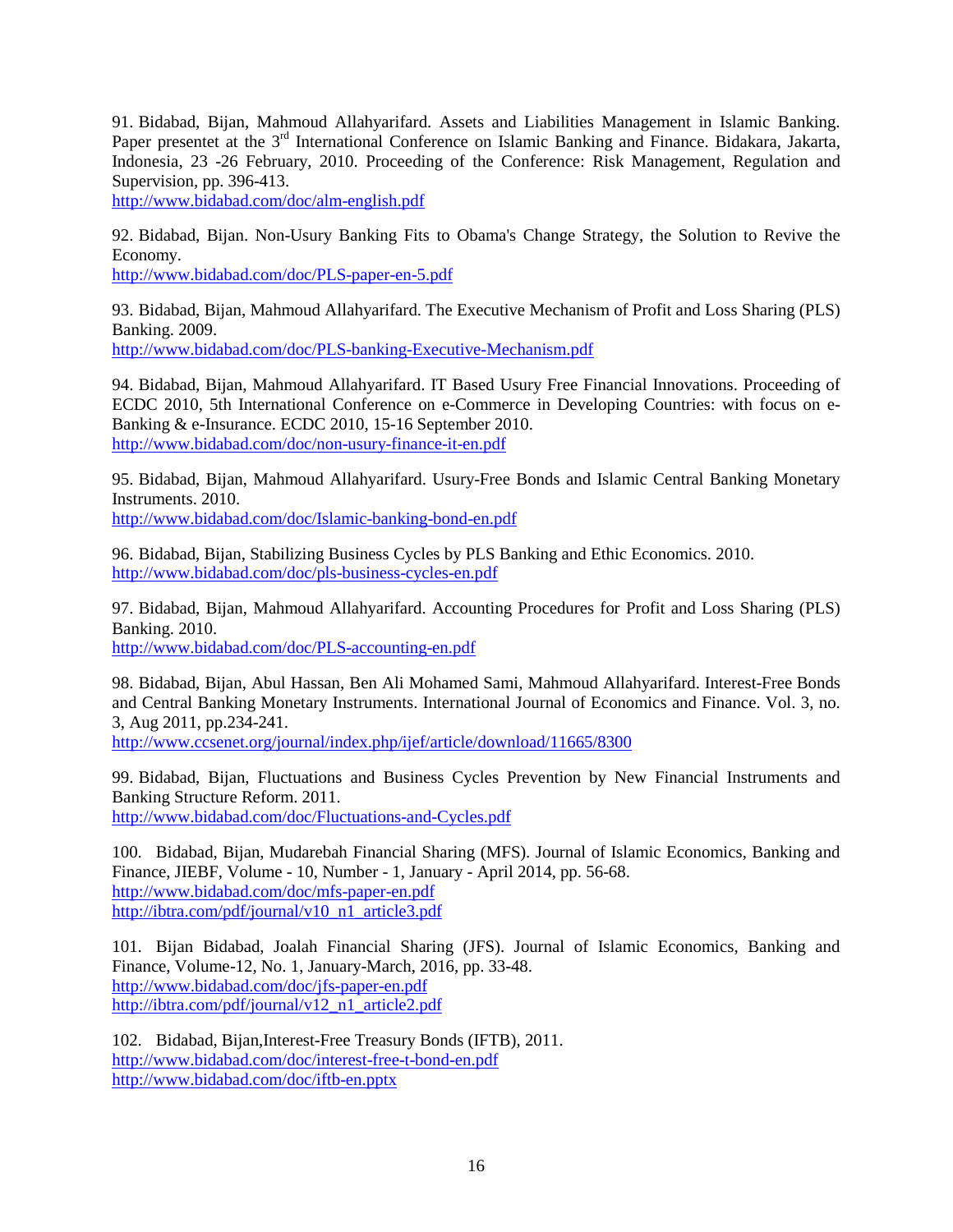103. Bidabad, Bijan, Interest-Free Treasury Bonds (IFTB), Islamic Finance and Legal Clarifications, 2011.

<http://www.bidabad.com/doc/interest-free-t-bond-feqhi-en.pdf>

104. Bidabad, Bijan, Abul Hassan, Ben Ali Mohamed Sami, Mahmoud Allahyarifard. Interest-Free Bonds Financial Innovation, A Monetary Instrument for Economy at Crisis. Journal of Economic Cooperation and Development (JECD). 32, 1, 2011, 55-70. [http://www.sesric.org/jecd/jecd\\_articles/ART10102201-2.pdf](http://www.sesric.org/jecd/jecd_articles/ART10102201-2.pdf)

105. Bidabad, Bijan, Deposits and Loans Interest Rates Lag Structure and Business Cycles (Case Study of United States). 2011.

<http://www.bidabad.com/doc/Interest-Rates-Lags-and-Cycles.pdf>

106. Bidabad, Bijan, Installment Financial Sharing (IFS). Journal of Islamic Economics, Banking and Finance, 2014.

<http://www.bidabad.com/doc/ifs-paper-en.pdf>

107. Bidabad, Bijan, Abul Hassan, Does Interest Rate Form Business Cycle, 2011. <http://www.bidabad.com/doc/interest-rate-cycle.pdf>

108. Bidabad, Bijan, Rent Financial Sharing (RFS). Journal of Islamic Economics, Banking and Finance, 2014.

<http://www.bidabad.com/doc/rfs-paper-en.pdf> [http://ibtra.com/pdf/journal/v10\\_n2\\_article2.pdf](http://ibtra.com/pdf/journal/v10_n2_article2.pdf)

109. Bidabad, Bijan, Rastin Social Takaful (RST). Journal of Islamic Economics, Banking and Finance, JIEBF, Volume - 11, Number - 1, January - March 2015, pp.: 13-23. [http://ibtra.com/pdf/journal/v11\\_n1\\_article1.pdf](http://ibtra.com/pdf/journal/v11_n1_article1.pdf) <http://www.bidabad.com/doc/rst-paper-en.pdf>

110. Bijan Bidabad, Mortgage Securitization System (MSS), A Complementary System of Rastin Banking. International Journal of Law and Management (IJLMA), Vol. 59 Iss: 6, 2017. Emerald Group Publishing Limited

<http://www.bidabad.com/doc/mss-paper-en.pdf>

111. Bidabad, Bijan, Bail Financial Sharing (BFS). Journal of Islamic Economics, Banking and Finance, 2014.

[http://www.bidabad.com/doc/bfs-paper-en.pdf](http://www.bidabad.com/doc/bfs-paper-en.pdf%20%0d) 

112. Bidabad, Bijan, Rastin Personal Security (RPS). Journal of Islamic Economics, Banking and Finance, JIEBF, Volume - 11, Number - 2, April - June 2015, pp. 47-61. [http://ibtra.com/pdf/journal/v11\\_n2\\_article3.pdf](http://ibtra.com/pdf/journal/v11_n2_article3.pdf) <http://www.bidabad.com/doc/rps-paper-en.pdf>

113. Bijan Bidabad, Joint Stock Company with Variable Capital (JSCVC), International Journal of Law and Management (IJLMA), Emerald Group Publishing Limited, Vol. 56, Iss: 4, pp.302 – 310, 2014. <http://dx.doi.org/10.1108/IJLMA-09-2012-0031> <http://www.bidabad.com/doc/vjsc-paper-en.pdf>

114. Bidabad, Bijan, Rastin Profit and Loss Sharing (PLS) Base System. Journal of Islamic Economics, Banking and Finance, pp. 32-57, Vol. 9, No. 4, Oct-Dec 2013. [http://ibtra.com/pdf/journal/v9\\_n4\\_article2.pdf](http://ibtra.com/pdf/journal/v9_n4_article2.pdf) [http://www.bidabad.com/doc/pls-base-en.pdf](http://www.bidabad.com/doc/pls-base-en.pdf%20%0d)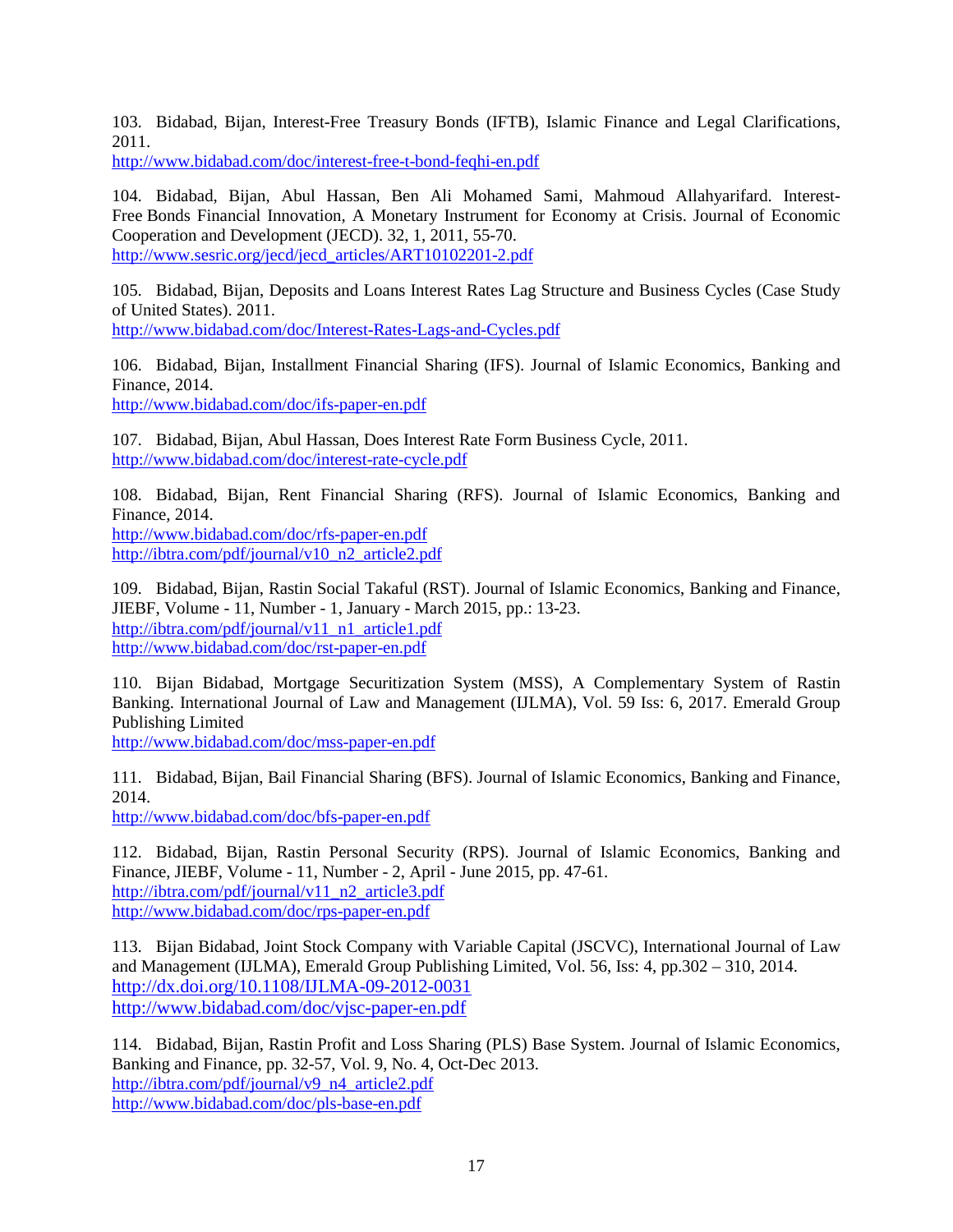115. Bidabad, Bijan, Money Laundering Detection System (MLD), Complementary System of Rastin Banking, Journal of Money Laundering Control, 2017. <http://www.bidabad.com/doc/mld-paper-en.pdf>

116. Bijan Bidabad, Nikos Mastorakis, General Characteristics of Rastin Banking. Proceeding of the 3rd International Conference on Economics, Political, Law and Fiscal Sciences (EPLS '14), World Scientific and Engineering Academy and Society (WSEAS). Transilvania University of Brasov, Brasov, Romania, June 26-28, 2014.

<http://www.bidabad.com/doc/rastin-bank-general-en.pdf> <http://www.bidabad.com/doc/rastin-bank-general-en.ppt>

117. Bidabad, Bijan, A glance at Rastin Banking, 2013. <http://www.bidabad.com/doc/rastin-bank-glance-en.pdf>

118. Bidabad, Bijan, Rastin Banking, New Operational Islamic Banking System (A bird's eye view). Islamic Finance News (IFN), Vol. 10, Issue: 28, 17, July, 2013, pp. 16-18. <http://www.bidabad.com/doc/rastin-bank-bird-eye-view-en.pdf>

119. Bidabad, Bijan. Islamic Monetary Policy, 2013. <http://www.bidabad.com/doc/islamic-monetary-policy-en.pdf>

120. Bidabad, Bijan. Rastin Certificate Market (RCM), Complementary System of Rastin Banking 2013. <http://www.bidabad.com/doc/rastin-bank-rcm-en.pdf>

121. Bidabad, Bijan. Sovereign Wealth Fund Asset and Liability Management by Rastin Banking Financial Instruments (Rastin Certificates and Rastin Swap Bonds), First National Development Fund of Iran (NDFI) International Conference (NIC2013) - Sovereign Wealth, Asset Allocation and Risk Management, Kish Island, Persian Gulf, Iran, NIC 2013, 27-28 October 2013. <http://www.bidabad.com/doc/swf-alm-en.pdf>

122. Bidabad, Bijan, Mahmoud Allahyarifard. Interbank Withdrawal Protocol (IWP), Complementary System of Rastin Banking, 2013.

<http://www.bidabad.com/doc/iwp-paper-en.pdf>

123. Bijan Bidabad, Roohollah Mohammadi; Mahshid sherafati, Social Takaful and Qard ul-Hassanah Banking Convergences (A Functional Approach), Journal of Applied Science and Agriculture (JASA) November issue 2013.

<http://www.bidabad.com/doc/takaful-en.pdf>

124. Bidabad, Bijan, Change Management of Banking System at National Level by Rastin Banking (Knowledge Management, Empowerment, Prune and Graft, and Apprenticeship), presented at the  $10<sup>th</sup>$ International Conference on Economics and Management, Islamic Azad University, Rasht, Iran, 2017. <http://www.bidabad.com/doc/change-banking-en.pdf> <http://www.bidabad.com/doc/change-banking-en.pptx>

125. Bidabad, Bijan, Insurance Products in Rastin Banking, 2014. <http://www.bidabad.com/doc/rastin-insurance-en.pdf>

126. Bijan Bidabad, Abul Hassan, Nikos Mastorakis, Dynamic Lag Structure of Deposits and Loans Interest Rates and Business Cycles Formation. Proceeding of the 3rd International Conference on Economics, Political, Law and Fiscal Sciences (EPLS '14), World Scientific and Engineering Academy and Society (WSEAS). Transilvania University of Brasov, Brasov, Romania, June 26-28, 2014. <http://www.bidabad.com/doc/interest-rates-cycle-en.pdf>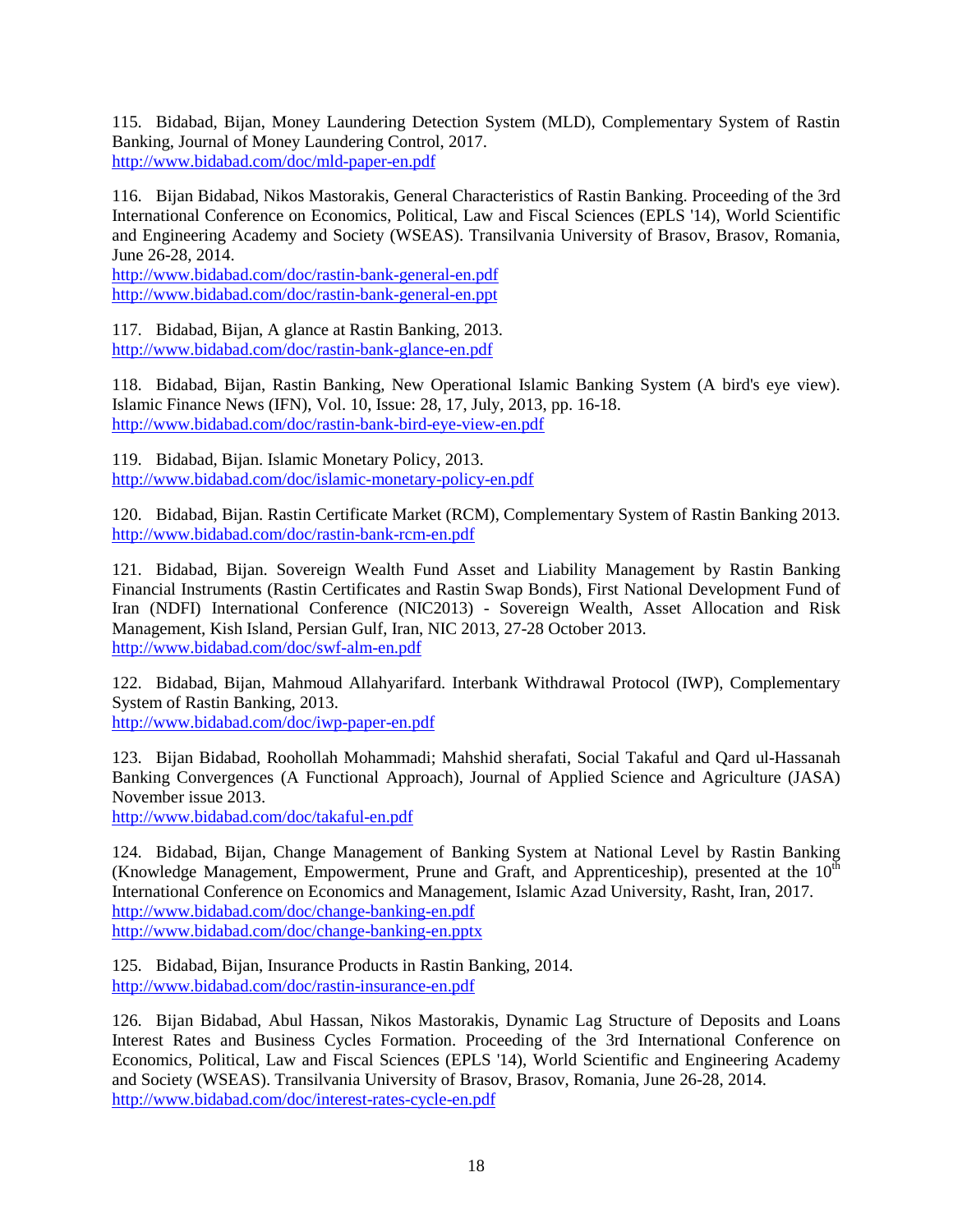<http://www.bidabad.com/doc/interest-rates-cycle-en.ppt>

127. Bidabad, Bijan, Rastin Crowd Funding, 2014. [http://www.bidabad.com/doc/rcf-paper-en.pdf](http://www.bidabad.com/doc/rcf-paper-en.pdf%0d)

128. Bijan Bidabad, Rastin Group Funding (RGF). Bank Melli Iran, Tehran, 2014. <http://www.bidabad.com/doc/rgf-paper-en.pdf>

129. Bijan Bidabad, Mahshid Sherafati, Financial Transparency, Governance and Information Disclosure of Banks in Rastin Banking, Tehran, 2014. [http://www.bidabad.com/doc/shafafiyat-en.pdf](http://www.bidabad.com/doc/shafafiyat-en.pdf%20%0d) 

130. Bijan Bidabad, Mahshid Sherafati, Financial Transparency, Governance and Public Disclosure for Entrepreneur (Financial Resource Receiver) in Rastin Banking System. Tehran, Iran, 2015. <http://www.bidabad.com/doc/transparency-entrepreneur-en.pdf>

131. Bijan Bidabad, Azarang Amirostovar, Mahshid Sherafati, Financial Transparency, Corporate Governance and Information Disclosure of the Entrepreneur's Corporation in Rastin Banking. International Journal of Law and Management (IJLMA), Emerald Group Publishing Limited, Vol:59, Iss:5, 2017.

132. Bijan Bidabad, Mahshid Sherafati, Proposed Regulations for Enforcement of Purports of Binding Banking Documents in Rastin Banking, Tehran, 2015. [http://www.bidabad.com/doc/rastin-bank-ejraye-asnad-en.pdf](http://www.bidabad.com/doc/rastin-bank-ejraye-asnad-en.pdf%20%0d) 

133. Bijan Bidabad, Saeed Abdollahi, Mahshid Sherafati, Enforcement of the Purports of Binding Banking Documents in Rastin Banking – Part I. International Journal of Law and Management (IJLMA), Emerald Group Publishing Limited, Vol:59, Iss:1, 2017.

134. Bijan Bidabad, Saeed Abdollahi, Mahshid Sherafati, Enforcement of the Purports of Binding Banking Documents in Rastin Banking – Part II. International Journal of Law and Management (IJLMA), Emerald Group Publishing Limited, Vol:59, Iss:2, 2017.

135. Bijan Bidabad, Mahshid Sherafati, Sustainable Financing and Anti-Squandering Measures in Rastin Banking. International Journal of Law and Management (IJLMA), Emerald Group Publishing Limited, Vol: 60, Iss: 1, 2018.

<http://www.bidabad.com/doc/esraf-bank-resource-en.pdf>

136. Bijan Bidabad, Serial Commitments Clearance (SCC) in Rastin Banking. International Journal of Law and Management (IJLMA), Vol. 57, Iss: 6, 2015, pp. 600-609, Emerald Group Publishing Limited. <http://dx.doi.org/10.1108/IJLMA-02-2015-0007> <http://www.bidabad.com/doc/scc-paper-en.pdf>

137. Bijan Bidabad, Rastin Swap Deposit. Tehran, 2015. <http://www.bidabad.com/doc/rsd-paper-en.pdf>

138. Bijan Bidabad, Rastin Swap Card. Tehran, 2015. [http://www.bidabad.com/doc/rsc-paper-en.pdf](http://www.bidabad.com/doc/rsc-paper-en.pdf%0d)

139. Bijan Bidabad, Mahshid Sherafati, Operational Ethical Banking in Rastin Banking (Professional Ethics, Audit, Inspection, Control, Monitoring and Preservation). International Journal of Law and Management (IJLMA), Emerald Group Publishing Limited, Vol: 58, Iss: 4, 2016, pp. 416-443. <http://dx.doi.org/10.1108/IJLMA-07-2015-0037>